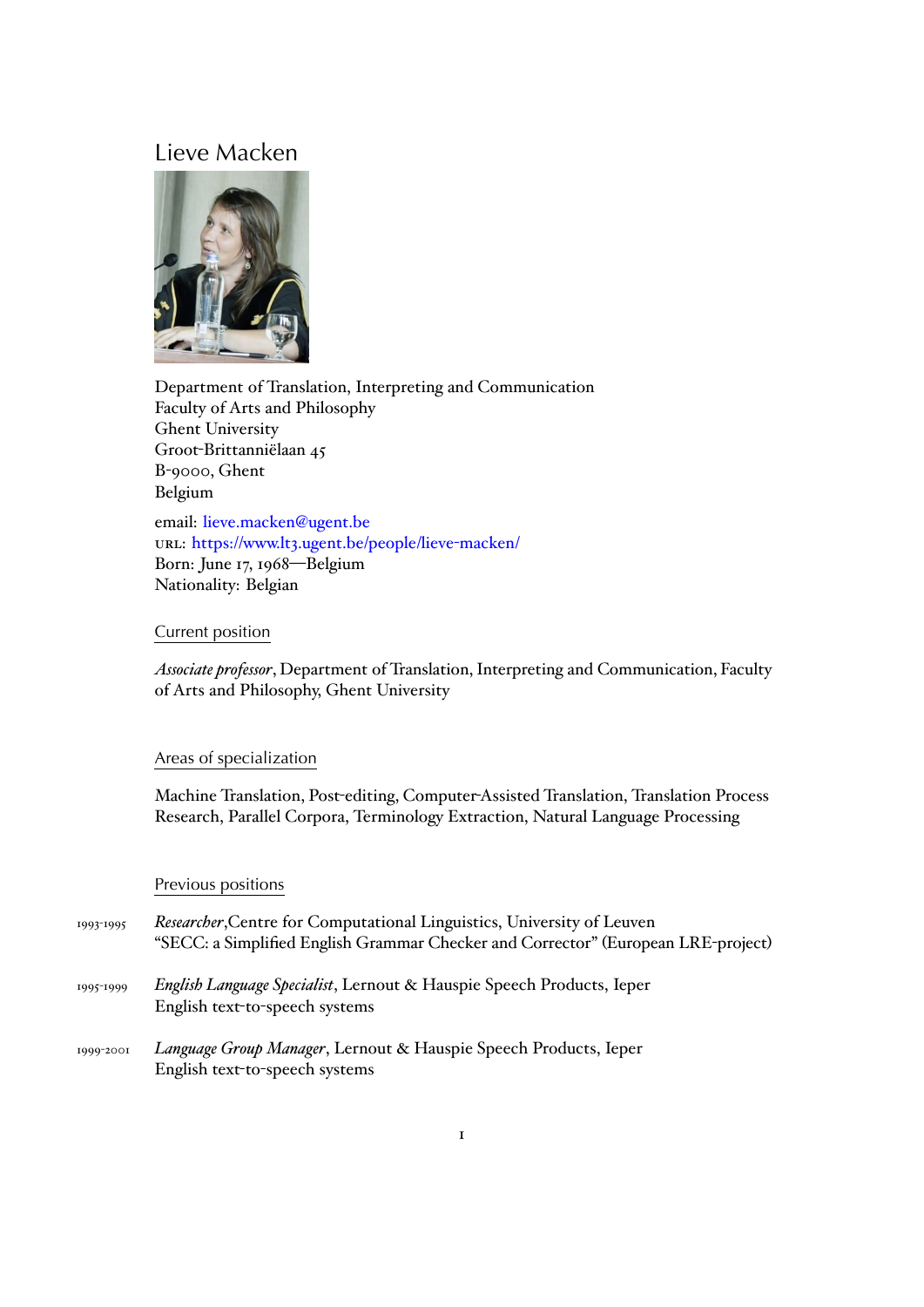| 2001-2003 | Project Leader, Scansoft, Merelbeke |
|-----------|-------------------------------------|
|           | Text-to-speech systems              |

- 2004-2010 *Research Assistant*, Faculty of Applied Language Studies, University College Ghent "Sub-sentential alignment of translational correspondences" (PhD project)
- 2010-2015 *Post-doctoral Assistant*, Faculty of Arts and Philosophy, Ghent University
- 2015-2020 *Assistant Professor* Department of Translation, Interpreting and Communication, Faculty of Arts and Philosophy, Ghent University

## Education

- 1988 B.A. University of Leuven (Kandidaat Germaanse Filologie): Dutch & English 1990 M.A. University of Leuven (Licentiaat Germaanse Filologie): Dutch & Computational Linguistics
- 1995 M.A. University of Leuven (Licentiaat Informatica): Computational Linguistics 2010 Ph.D. University of Antwerp (Doctoraat in de taalkunde): Computational Linguistics.
	- Dissertation on *Sub-sentential alignment of translational correspondences*.

## Supplementary Training

| Object-oriented programming, University College Ghent                                       |
|---------------------------------------------------------------------------------------------|
| Front-end programming, University College Ghent                                             |
| Certified Localisation Professional, The Institute of Localisation Professionals, Ghent     |
| Second Machine Translation Marathon (Spring School), EuroMatrix, Berlin                     |
| Formation à la localisation multimédia (eCoLoMedia Workshop), Brussels                      |
| Computer & Video Game Localisation (Summer School), Localisation Research Centre,           |
| Limerick                                                                                    |
| Writing Process Research: Keystroke Logging & Eyetracking (Summer School), Antwerp          |
| <i>Localisation</i> (e-course), Imperial College London                                     |
| Introductory Course on Technology Transfer Skills, Ghent University                         |
| Tobii Training Day, Ghent University                                                        |
| Research projects: administration, monitoring and reporting (Werking onderzoeksprojecten:   |
| administratie, opvolging en rapportering), Opleidingen integratie, Ghent University         |
| Introduction to financial reporting (Inleiding tot de financiële rapportering), Opleidingen |
| integratie, Ghent University                                                                |
| Keystroke Logging Training School, University of Antwerp                                    |
| Teacher Training Course (Basisdocententraining), Ghent University                           |
| Career reflection and assessment: training for MenZa mentees, Ghent University              |
|                                                                                             |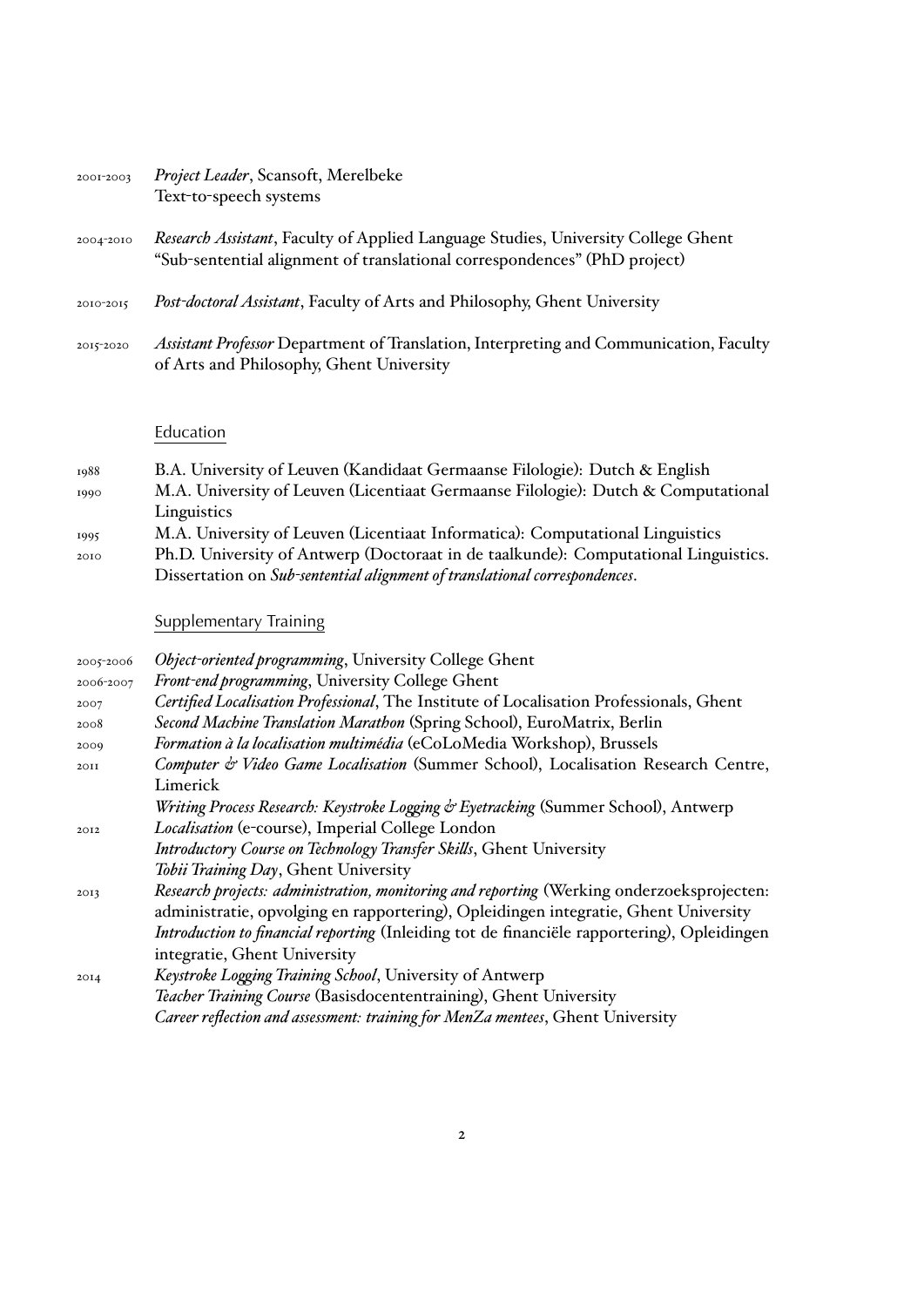| 2015 |                                                                                             |
|------|---------------------------------------------------------------------------------------------|
|      | EAMT Workshop on Teaching MT to Translator Trainers, EAMT, Dublin, 30 April-1 May           |
|      | Peer Assessment, UGent, May 7th                                                             |
|      | Structured, topic-oriented authoring, Scripto, Ghent, December 10-11th                      |
| 2016 | Presentation Techniques, Ghent University, Ghent, April 25th                                |
|      | Turning Point, Ghent University, Ghent, May 12th                                            |
| 20I7 | Coaching PhD students, Ghent University, Ghent, February-March                              |
|      | Stress management, Ghent University, Ghent, February-March                                  |
|      | Video training, Ghent University, Ghent, April                                              |
| 2018 | Turning Point (refreshment course), Ghent University, Ghent, April                          |
|      | Solution-oriented working, Ghent University, Ghent, April                                   |
|      | Directing difficult conversations, Ghent University, Ghent, April                           |
|      | Effective selection using the STARR methodology, Ghent University, Ghent, April             |
|      | Feedback to large groups, Ghent University, Ghent, October                                  |
|      | Introduction to language programming with Python, Ghent University, Ghent, October-December |
|      | The active bystander training, Ghent University, November 20th                              |
| 2019 | Presentation techniques, Ghent University, February 19th                                    |
|      | SAP reporting, Ghent University, March 26th                                                 |
|      | Grant writing: key essentials, Ghent University, October 18th                               |
| 2020 | Multiple Choice training, Ghent University, January 14th                                    |
|      |                                                                                             |

## Acquired projects and project management

| 2006-2009 | Dutch Parallel Corpus (DPC)                                                                   |
|-----------|-----------------------------------------------------------------------------------------------|
|           | STEVIN (Dutch-Flemish Research Programme for Dutch Language and Speech Technology)            |
|           | In collaboration with Piet Desmet (Katholieke Universiteit Leuven Campus Kortrijk),           |
|           | Willy Vandeweghe (University College Ghent) and Hans Paulussen (Katholieke Universiteit       |
|           | Leuven Campus Kortrijk)                                                                       |
|           | Budget: 498.000 Euro                                                                          |
| 2012-2016 | A translation robot for each translator? A comparative study of process and quality of manual |
|           | translation and the post-editing of machine translations                                      |
|           | HOF (Research Fund, University College Ghent)                                                 |
|           | In collaboration with Sonia Vandepitte (Ghent University) and Rob Hartsuiker (Ghent           |
|           | University)                                                                                   |
|           | Budget: 235.165 Euro                                                                          |
| 2014-2017 | <b>Smart Computer-Aided Translation Environment (SCATE)</b>                                   |
|           | IWT SBO 130041                                                                                |
|           | In collaboration with KU Leuven, Thomas More Antwerpen and Universiteit Hasselt               |
|           | Budget: 519.250 Euro                                                                          |
| 2017-2020 | Assessing The Comprehensibility of Automatic Translations (ArisToCAT)                         |
|           | <b>FWO</b>                                                                                    |
|           | Budget: $253.508$ Euro                                                                        |
| 2017-2021 | Predicting Difficulty in Translation (PreDicT)                                                |
|           | <b>BOF UGent</b>                                                                              |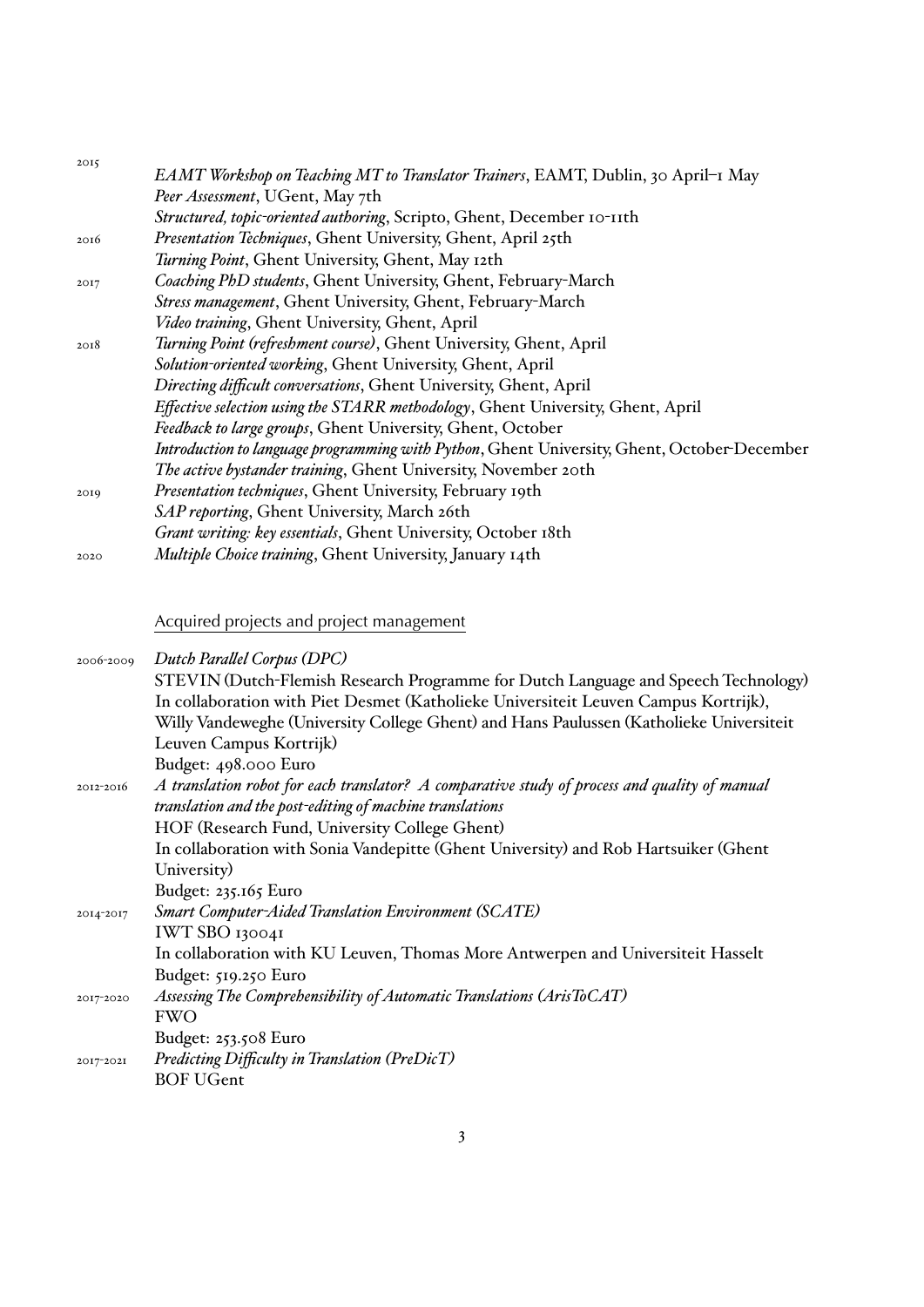|           | Budget: 213.600 Euro                                                                                 |
|-----------|------------------------------------------------------------------------------------------------------|
| 2018-2021 | The Experimental Interpreting Lab. A state-of-the-art interpreting lab for collaborative research    |
|           | on interpreting and translation.                                                                     |
|           | FWO Medium-scale research infrastructure                                                             |
|           | Lead applicant Bart Defrancq (Ghent University)                                                      |
|           | Budget: 300.000 Euro                                                                                 |
| 2019-2024 | IVESS. Intelligent vocabulary and example selection for Spanish vocabulary learning                  |
|           | FWO PhD Fellowship Jasper Degraeuwe                                                                  |
| 2021-2024 | Assessing the impact of machine translation on L2 learners' writing process and language learning    |
|           | <b>BOF PhD Fellowship Margot Fonteyne</b>                                                            |
|           |                                                                                                      |
|           |                                                                                                      |
|           | PhD Supervision                                                                                      |
|           |                                                                                                      |
|           |                                                                                                      |
| 2012-2016 | Joke Daems defended her PhD in the framework of the HOF ROBOT project on the                         |
|           | process and quality of manual translation and the post-editing of machine translations               |
| 2014-2018 | Arda Tezcan defended his PhD in the framework of the IWT SBO SCATE project on                        |
| 2017-2021 | confidence estimation for machine translation                                                        |
|           | Bram Vanroy defended his PhD in the framework of the PreDicT project (Predicting                     |
| 2019-2023 | difficulty in translation)                                                                           |
|           | <i>Jasper Degraeuwe</i> prepares a PhD on Intelligent Computer-Assisted Language Learning<br>(ICALL) |
| 2021-2024 | Margot Fonteyne prepares a PhD on Machine Translation for second language learning                   |

Scientific Advice

2009 Expert evaluator European FP7-ICT Programme Reviewer RANLP 2009 Reviewer Linguistica Antverpiensia new Series LANS(8/2009)

2011

|      | Expert evaluator European FP7-ICT Programme                                                       |
|------|---------------------------------------------------------------------------------------------------|
|      | Project reviewer TTC – Terminology extraction, translation tools and comparable corpora (European |
|      | $FP_7$ -ICT project)                                                                              |
|      | Reviewer RANLP 2011                                                                               |
|      | Manuscript proposal reviewer for Routledge English Language & Linguistics                         |
|      | Reviewer EST Congress Proceedings "Treks and Tracks in Translation Studies" (John                 |
|      | Benjamins)                                                                                        |
| 2012 |                                                                                                   |
|      | Reviewer NAFIPS 2012                                                                              |
|      | Project reviewer EuroMatrixPlus - Bringing Machine Translation for European Languages to          |
|      | <i>the User</i> (European FP7-ICT project)                                                        |
|      | Reviewer MEDES 2012                                                                               |
|      |                                                                                                   |

Reviewer Natural Language Engineering (A1 journal)

2013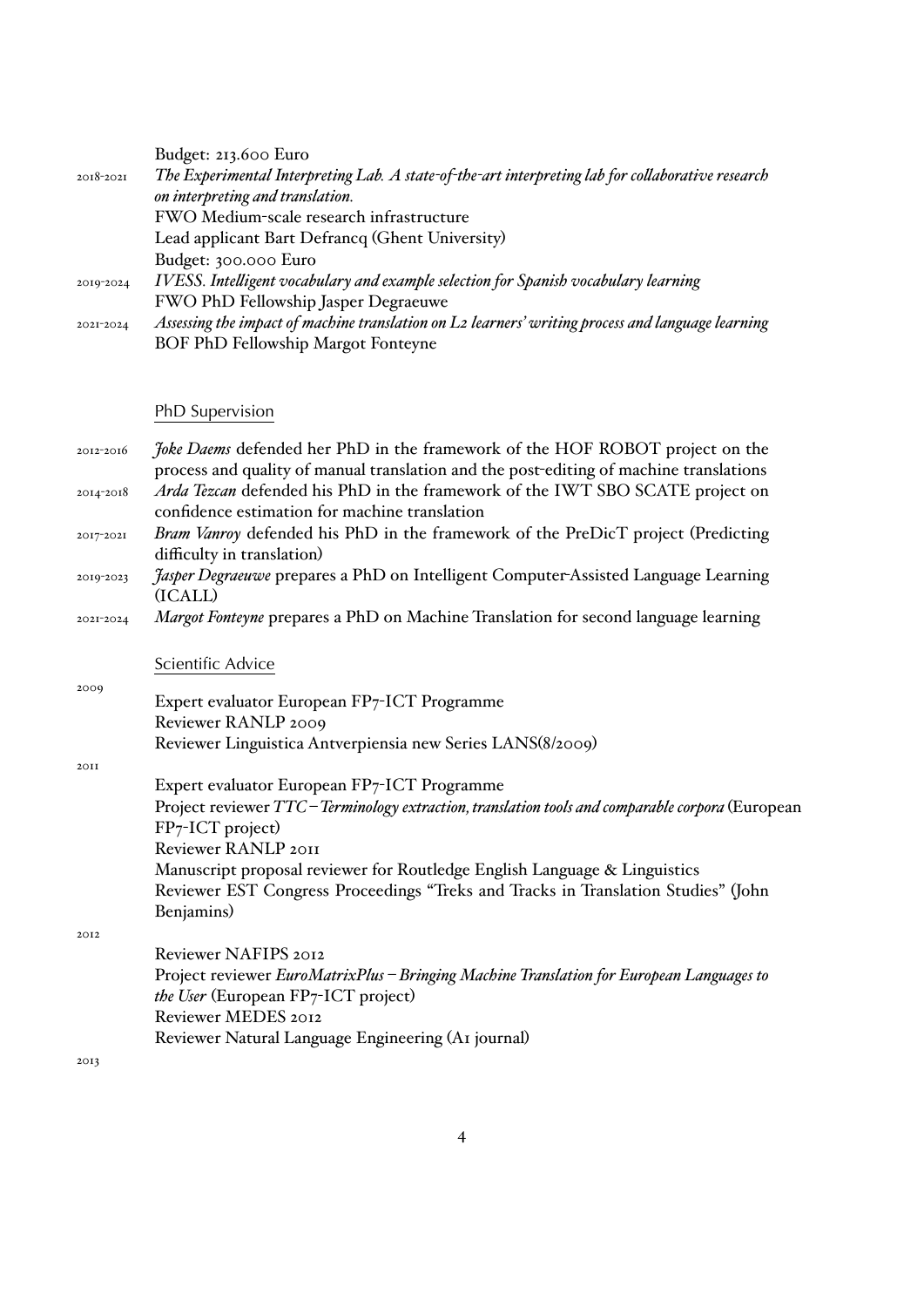|      | Reviewer CLIN journal vol. 3                                                                             |
|------|----------------------------------------------------------------------------------------------------------|
| 20I4 |                                                                                                          |
|      | Reviewer Natural Language Engineering (A1 journal)                                                       |
|      | Reviewer Literary and Linguistic Computing (AI journal)                                                  |
| 2015 |                                                                                                          |
|      | Reviewer Workshop on Post-editing Technology and Practice (WPTP)                                         |
|      | Reviewer Applied Linguistics (A1 journal)                                                                |
|      | Examiner PhD Orphée De Clercq (Tipping the scales. Exploring the added value of deep                     |
|      | semantic processing on readability prediction and sentiment analysis)                                    |
| 2016 | Reviewer CLIN Journal                                                                                    |
|      | Jury member EST Young Scholar Prize                                                                      |
|      |                                                                                                          |
| 2017 | Reviewer Translation and Interpreting in Transition, conference                                          |
|      | Reviewer EAMT, Conference of the European Association for Machine Translation                            |
|      | Reviewer CLIN journal (Computational Linguistics in The Netherlands)                                     |
|      | Reviewer RANLP (Recent Advances in Natural Language Processing), conference                              |
|      | Examiner PhD Joris Pelemans (Efficient Language Modeling for Automatic Speech Recognition),              |
|      | KU Leuven                                                                                                |
|      | Examiner PhD Sabien Hanouille (Translating documentaries. Does the integration of a bilingual            |
|      | glossary of domain-specific terminology into the translation process reduce the translators' workload?), |
|      | <b>Ghent University</b>                                                                                  |
|      | Examiner PhD Varvara Logacheva (Human Feedback in Statistical Machine Translation),                      |
|      | University of Sheffield                                                                                  |
| 2018 |                                                                                                          |
|      | Reviewer Monograph Quality estimation for MT and NLP, Human Language Technologies                        |
|      | series, Morgan & Claypool Publishers                                                                     |
|      | Reviewer Jos Trans (journal)                                                                             |
|      | Reviewer EAMT, Conference of the European Association for Machine Translation                            |
|      | Jury member EAMT best thesis award                                                                       |
|      | Reviewer Translation Spaces (journal)                                                                    |
|      | Reviewer Meta: Journal des traducteurs / Translators' Journal                                            |
|      | Reviewer CMC and Social Media Corpora (conference)                                                       |
|      | Reviewer CLIN journal                                                                                    |
|      | Reviewer New Empirical Perspectives on Translation and Interpreting (book chapter,                       |
|      | $2018$ )                                                                                                 |
| 2019 | Reviewer ACL                                                                                             |
|      | Reviewer MT Summit 2019                                                                                  |
|      | Reviewer RANLP (Recent Advances in Natural Language Processing), conference                              |
|      | Reviewer Second Workshop on Human-Informed Translation and Interpreting Technology                       |
|      | $(HiT-IT 20I9)$                                                                                          |
|      | Reviewer Computer, Speech and Language (journal)                                                         |
|      |                                                                                                          |

Reviewer Journal of Writing Research

Jury member EAMT best thesis award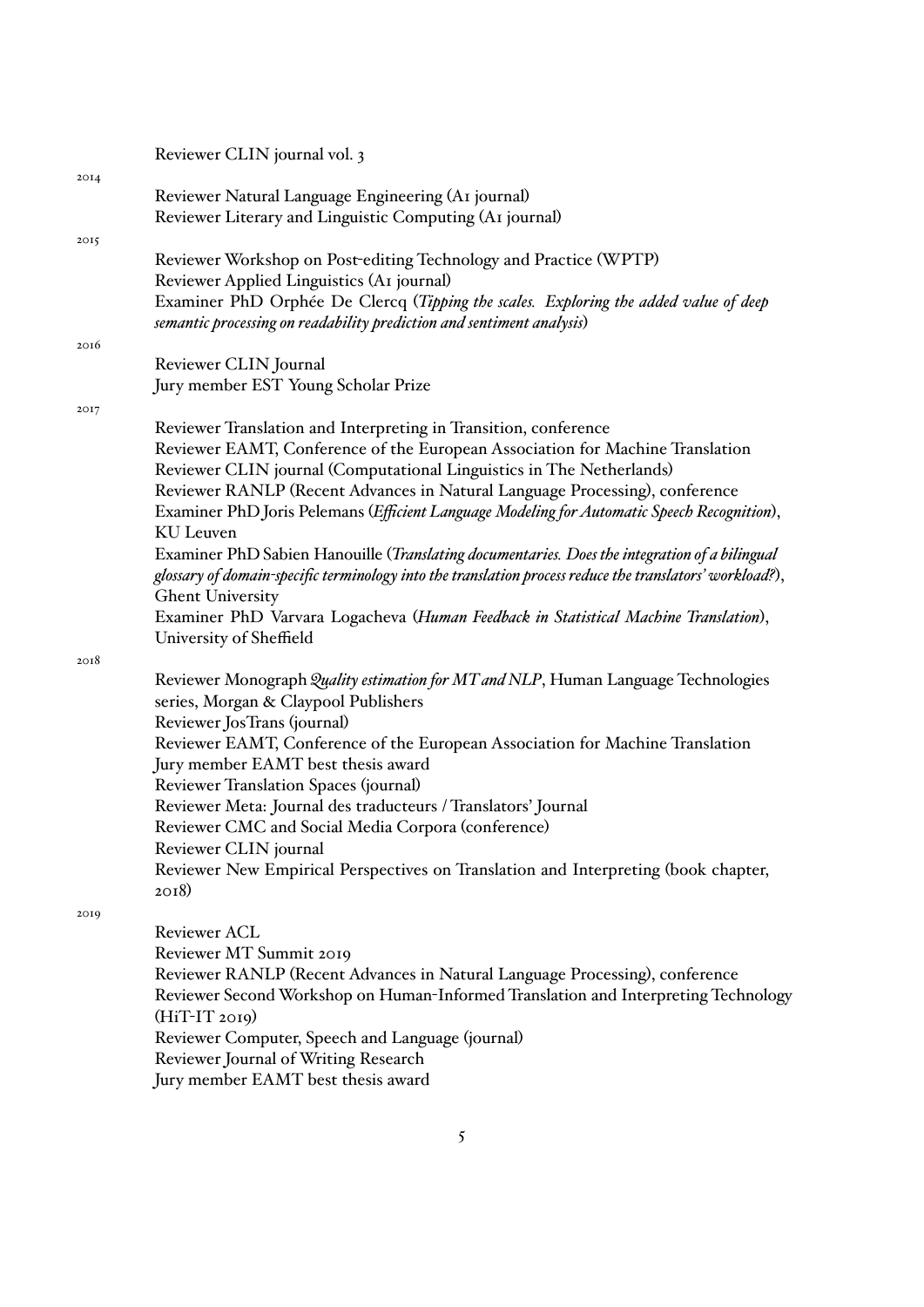Expert Evaluator Vlaio Baekeland mandates Examiner PhD Camille Collard (*A corpus-based study of simultaneous interpreting with special reference to sex*), University of Ghent

#### 2020

Reviewer Language Resources and Evaluation Conference (LREC 2020) Reviewer International Workshop on Computational Terminology (Computerm 2020) Reviewer SAGE Open (journal) Reviewer IEEE Access (journal) Reviewer 16th Workshop on Innovative Use of NLP for Building Educational Applications (BEA 2020) Reviewer 22nd Annual Conference of the European Association for Machine Translation (EAMT 2020, research, project and translator tracks) Jury member EAMT best thesis award Reviewer CLIN journal Reviewer International Journal of Environmental Research and Public Health (journal) Examiner PhD Maarten van Gompel (*Context as Lingistic Bridges*), Radboud Universiteit Nijmegen, The Netherlands Expert Evaluator 2020 CEF Telecom Call - Automated Translation (INEA, European Commission) Expert Evaluator Individual Fellowships – Marie Skłodowska-Curie Actions (European Commission)

2021

Reviewer 17th Workshop on Innovative Use of NLP for Building Educational Applications (BEA 2021) Reviewer of book chapter in Using technologies for Creative Text Translation Reviewer of book chapter in Technological change in translation and interpreting (Bloomsbury) Examiner PhD Ayla Rigouts Terryn (*D-TERMINE: Data-driven Term Extraction Methodologies Investigated*), Ghent University Reviewer of manuscript for IEEE Access (journal) Reviewer TRanslation and Interperting Technology (TRITON 2021) Reviewer of manuscript for Translation, Cognition & Behavior (journal) Jury member EAMT best thesis award Jury member DGT EMT Challenge 2021

Organisation of conferences and workshops

- 2007 Atila workshop, Het Pand, Ghent, November 14, 2007
- 2012 EACL 2012 Tutorial Chair
- 2018 Atila workshop, Monasterium PoortAckere, Ghent, December 6-7, 2018
- 2021 Computational Linguistics in the Netherlands (CLIN), Ghent, July 9th, 2021
- 2022 The 23rd Annual conference of the European Association of Machine Translation (EAMT2022), Ghent, June 1-3, 2022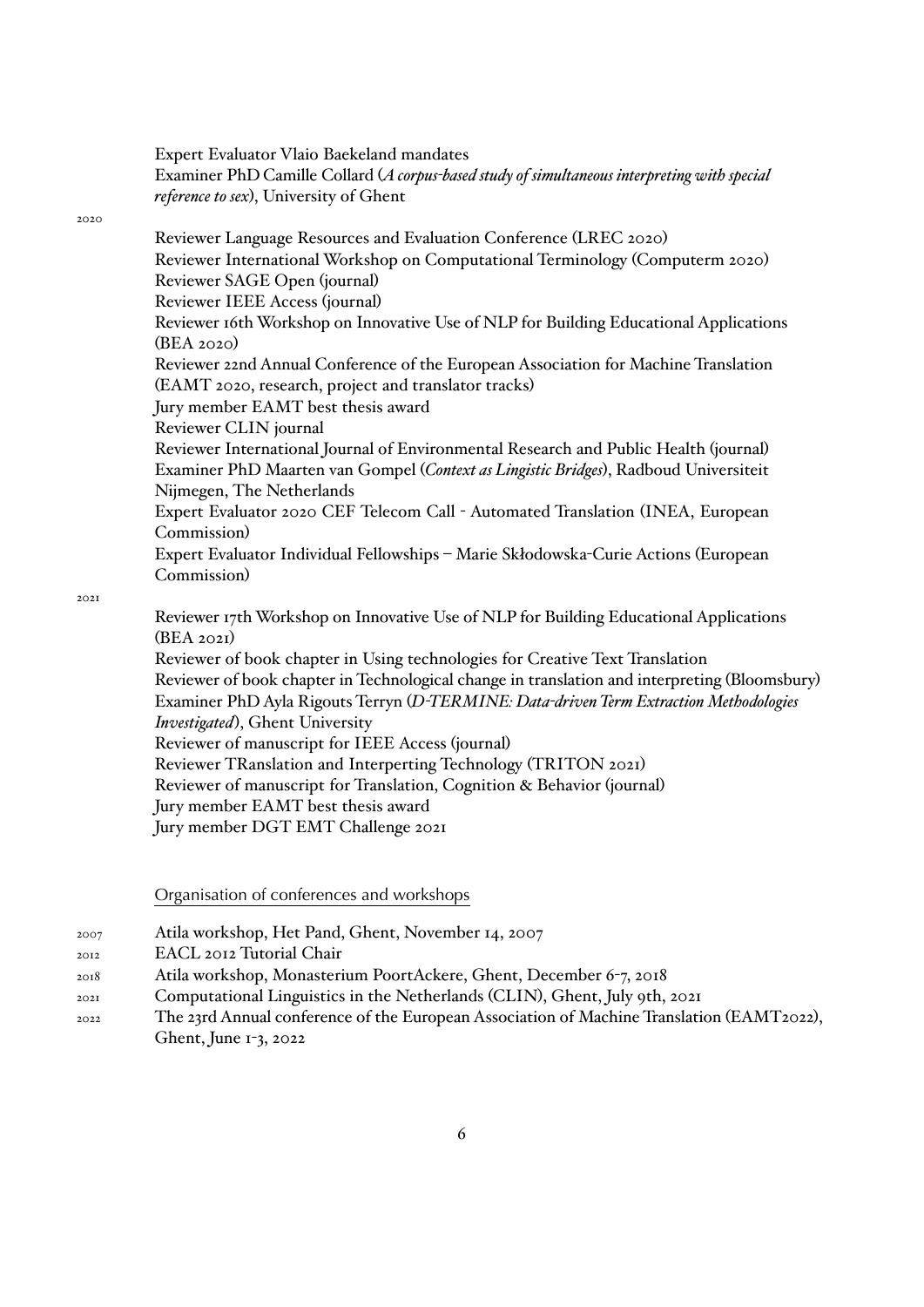### Service and membership

| 2008-2013 | Member of the Study Programme Committee Master's in Translation, Faculty of Applied |
|-----------|-------------------------------------------------------------------------------------|
|           | Language Studies, University College Ghent                                          |

- 2011-2013 Member of the Faculty Board, Faculty of Applied Language Studies, University College Ghent
- 2014-2019 Member of the Study Programme Committee, Department of Translation, Interpreting and Communication, Ghent University
- 2014- Member of the Research cell, Faculty of Applied Language Studies, Ghent University
- 2014- Operational head of the Language Technology Section, Faculty of Applied Language Studies, Ghent University
- 2018- Member of the Faculty Board, Ghent University, Faculty of Arts and Philosophy, Ghent University

## **Teaching**

*Introduction to Language technology (hands-on sessions)*, Ba3, Faculty of Applied Language Studies, University College Ghent (2006-2007)

*Computer-assisted translation*, Postgraduate Dutch and Translation, Faculty of Applied Language Studies, University College Ghent (2007-2014)

*Language Technology*, MA, Faculty of Applied Language Studies, University College Ghent  $(2008 - 2010)$ 

*Computer-aided translation*, Continuing-education Course, Faculty of Applied Language Studies, University College Ghent (2009)

*Localisation*, Postgraduate Dutch and Translation, Faculty of Applied Language Studies, University College Ghent (2010-2011)

*Website management*, MA, Faculty of Applied Language Studies, University College Ghent  $(20II-20I2)$ 

*Localisation*, MA, Faculty of Applied Language Studies, Ghent University (2010-2016) *Website management*, Postgraduate Dutch and Translation, Faculty of Applied Language Studies, Ghent University(2012-2015)

*Technical Translation*, MA, Faculty of Applied Language Studies, Ghent University (2013-2015) *Methodological Tools for Digital Humanities*, Doctoral Schools, Ghent University (2014) *Introduction to translation technology*, Ba2 & Postgraduate Dutch and Translation, Ghent University (2015-2018)

*Localisation*, Ma & Postgraduate Computer-Assisted Language Mediation, Ghent University  $(2016 - 2021)$ 

*Machine Translation and Post-editing*, Postgraduate Computer-Assisted Language Mediation, Ghent University (2016-2021)

*Introduction to translation technology* (2018-2022)

*Machine Translation and Post-editing*, Postgraduate Computer-Assisted Language Mediation & European Masters in Technology for Translation and Interpreting, Ghent University  $(2016 - 2021)$ 

*Dissertation 1*, European Masters in Technology for Translation and Interpreting, Ghent University (2021-2022)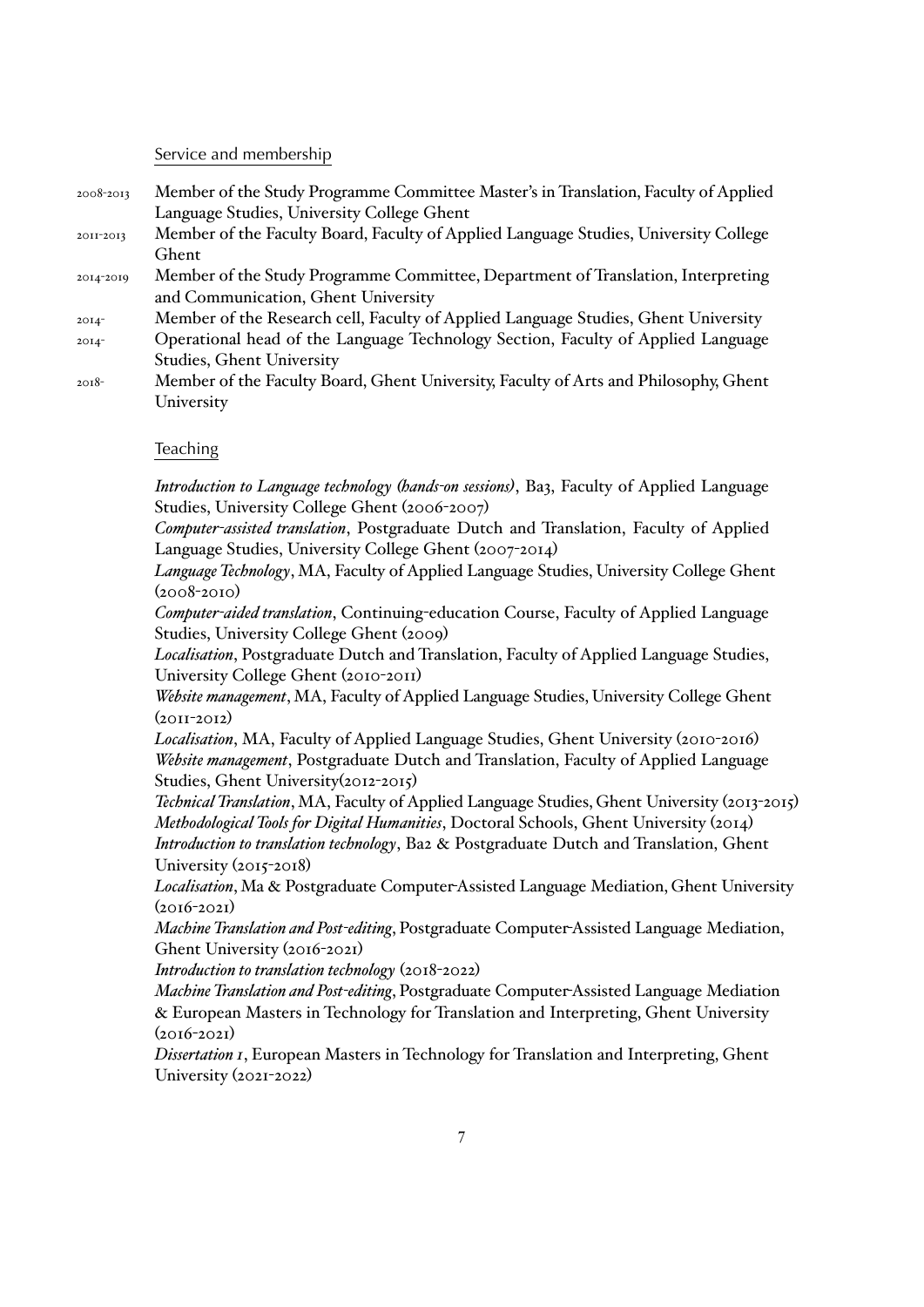## Publications

- 1995 Geert Adriaens and Lieve Macken (1995), "Technological evaluation of a controlled language application: precision, recall, and convergence tests for SECC", Proceedings of the 6th International Conference on Theoretical and Methodological Issues in Machine Translation (TMI), Leuven, Belgium, 123–141
- 2002 Jeska Buhmann, Jean-Pierre Martens, Lieve Macken, and Bert Van Coile (2002), "Intonation Modelling for the Synthesis of Structured Documents", Proceedings of the International Conference on Spoken Language Processing (ICSLP), Denver, Colorado (USA), 2089–2092
- 2007 Lieve Macken (2007), "Analysis of Translational Correspondence in view of Sub-sentential Alignment", Proceedings of the METIS-II Workshop on New Approaches to Machine Translation, Leuven, Belgium, 97–105

Lieve Macken, Julia Trushkina, Hans Paulussen, Lidia Rura, Piet Desmet, and Willy Vandeweghe (2007), "Dutch Parallel Corpus. A multilingual annotated corpus", Proceedings of Corpus Linguistics 2007, Birmingham, United Kingdom

Veronique Hoste, Iris Hendrickx, and Lieve Macken, (2007), "The referential versus non-referential use of the neuter pronoun in Dutch and English", Proceedings of Corpus Linguistics 2007, Birmingham, United Kingdom

Lieve Macken, Julia Trushkina, and Lidia Rura (2007) "Dutch Parallel Corpus: MT Corpus and translator's aid", Machine Translation Summit XI, (Ed. B, Maegaard), European Association of Machine Translation, Copenhagen, Denmark, 313–320

2008 Julia Trushkina, Lieve Macken and Hans Paulussen (2008) "Sentence alignment in DPC: maximizing precision, minimizing human effort", Proceedings of the 6th Language Resources and Evaluation Conference (LREC 2008), Marrakech, Morocco

> Hans Paulussen, Lieve Macken, Julia Trushkina, Piet Desmet, and Willy Vandeweghe (2008) "Dutch Parallel Corpus: a multifunctional and multilingual corpus", Cahiers de l'Institut de Linguistique de Louvain, CILL, Louvain-La-Neuve, 32.1-4 (2006), 269–285

Lieve Macken, Els Lefever and Veronique Hoste (2008) "Linguistically-based sub-sentential alignment for terminology extraction from a bilingual automotive corpus" Proceedings of the 22nd International Conference on Computational Linguistics (Coling 2008), Manchester, United Kingdom, 529–536

Lieve Macken and Els Lefever (2008) "Translational Equivalence in Statistical Machine Translation or Meaning as co-occurrence", Linguistica Antverpiensia/New Series, (Ed. Sonia Vandepitte), Antwerp, Belgium, 7/2008, 193–208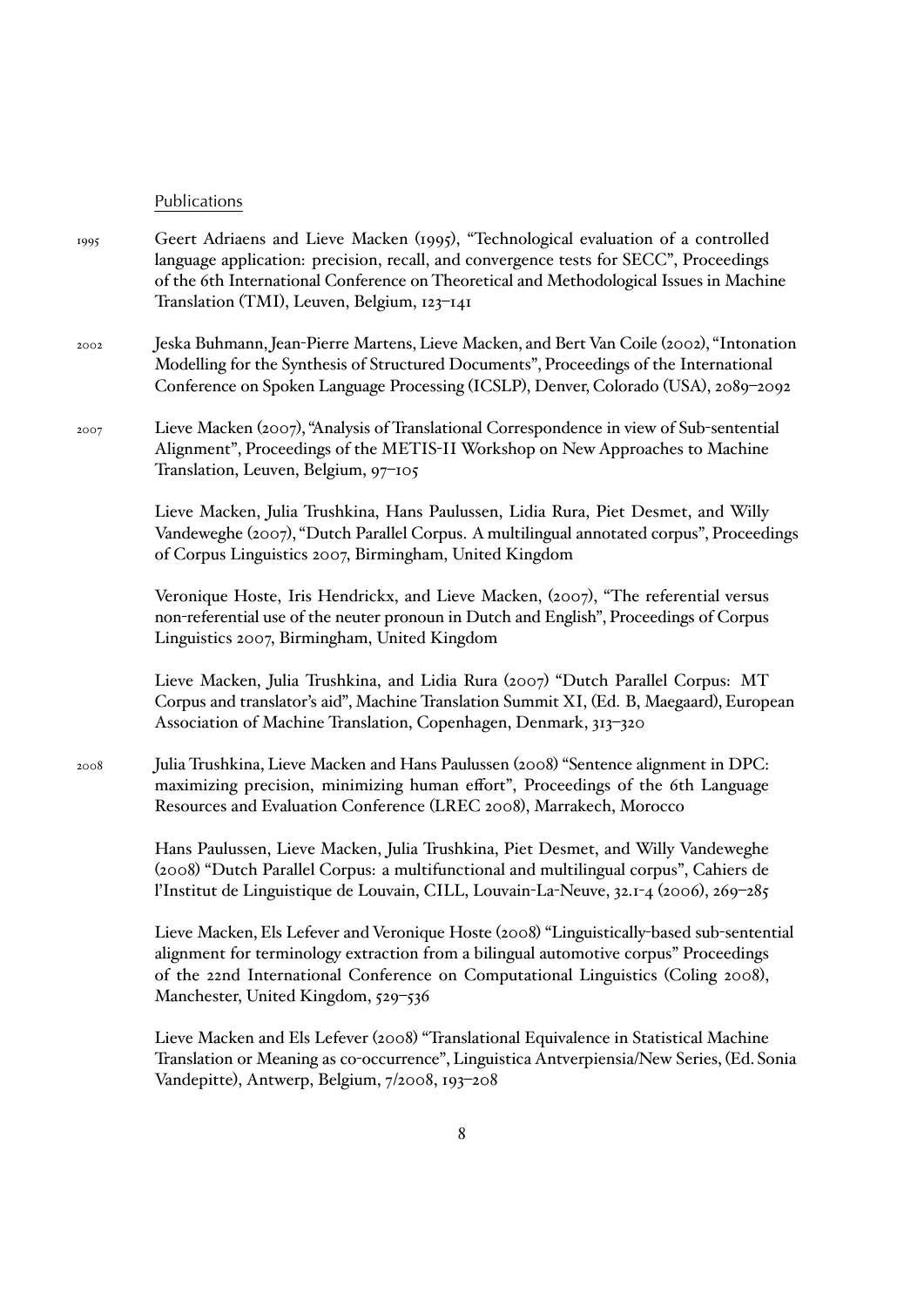2009 Lieve Macken and Walter Daelemans (2009) "Aligning linguistically motivated phrases", Selected Papers from the 18th Computational Linguistics in the Netherlands Meeting, (Eds. S. Verberne, H. van Halteren and P-A Coppen), Nijmegen, The Netherlands, 37–52

> Els Lefever, Lieve Macken and Veronique Hoste (2009) "Language-independent bilingual terminology extraction from a multilingual parallel corpus", Proceedings of the 12th Conference of the European Chapter of the Association for Computational Linguistics, Athens, Greece, 496–504

> Lieve Macken (2009) "In search of the recurrent units of translation", Evaluation of Translation Technology. LANS 8/2009, (Eds. Walter Daelemans and Véronique Hoste), Brussels: Academic and Scientific Publishers, 195–212

Kathelijne Denturck, Peter Velaerts, Heidi Verplaetse, Sonia Vandepitte, Lieve Macken, and Rita Godyns (2009) "Larsa: un outil d'extraction de relations sémantiques", Annotations Automatiques et Recherche d'Informations, (Eds. Jean-Pierre Desclés and Florence Le Priol), London: Hermes Science Publishing, 193–208

2010 Lieve Macken and Walter Daelemans (2010), "A chunk-driven bootstrapping approach to extracting translation patterns", A. Gelbukh (ed.), 11th International Conference on Intelligent Text Processing and Computational Linguistics (Iasi, Romania), Vol. 6008 of Lecture Notes in Computer Science, Springer-Verlag, Heidelberg, 394–405

> Lieve Macken (2010) "Annotation Guidelines for Dutch-English Word Alignment." LT3 Technical Report 10-01

Lieve Macken (2010), "An annotation scheme and Gold Standard for Dutch-English word alignment", Proceedings of the 7th Language Resources and Evaluation Conference (LREC 2010), Valletta, Malta

Lieve Macken (2010), "Sub-sentential alignment of translational correspondences". PhD thesis. Antwerp: University Press Antwerp

Lieve Macken (2010), "A resource-light approach to morpho-syntactic tagging (Review of A. Feldman and J. Hana., idem, Rodopi, 2010)", Literary and Linguistic Computing, 25(3): 358–360

Hans Paulussen and Lieve Macken (2010), "Annotating the Dutch Parallel Corpus", "Proceedings of the Workshop on Annotation and Exploitation of Parallel Corpora AEPC 2010, (Eds. Lars Ahrenberg, Jörg Tiedemann and Martin Volk), NEALT Proceedings Series, Vol. 10, 63-72

2011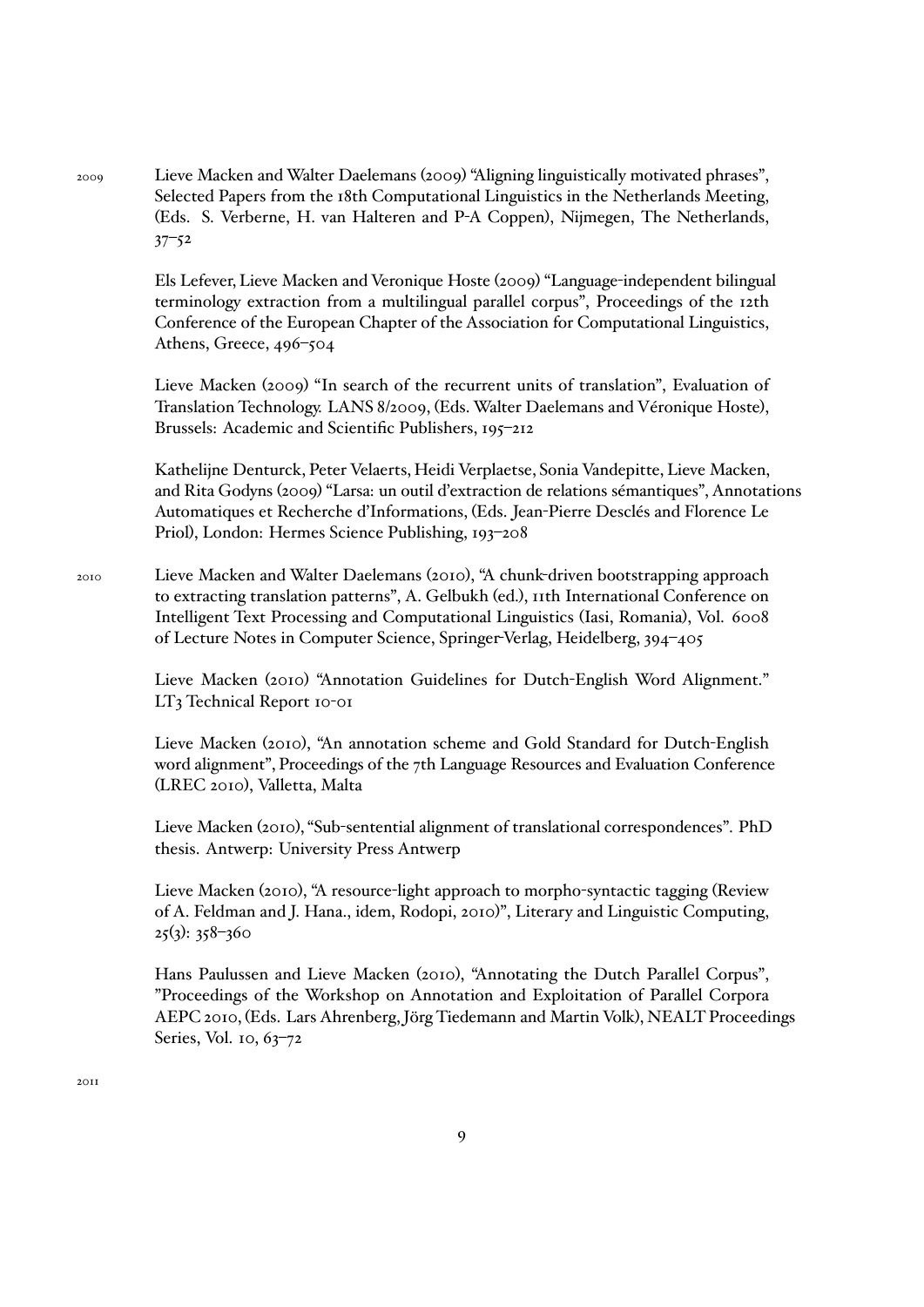Els Lefever, Lieve Macken and Véronique Hoste (2011), "Taal- en spraaktechnologie: een stand van zaken", Over Taal, 50 (1), 20-22. UGA

Lieve Macken, Orphée De Clercq and Hans Paulussen (2011), "Dutch Parallel Corpus: a Balanced Copyright-Cleared Parallel Corpus", Meta, 56(2), 374–390

Piet Desmet, Willy Vandeweghe, Hans Paulussen, Lieve Macken, Maribel Montero Perze, Orphée De Clercq, Lida Rura and Julia Trushkina (2011), "Dutch Parallel Corpus", Instituut voor Nederlandse Lexicologie, ISBN 9789491325007

2012 Mariëlle Leijten, Lieve Macken, Véronique Hoste, Eric Van Horenbeeck and Luuk Van Waes (2012), "From character to word level: Enabling the linguistic analyses of Inputlog process data", Proceedings of the Second Workshop on Computational Linguistics and Writing (CL&W 2012): Linguistic and Cognitive Aspects of Document Creation and Document Engineering, Avignon, France, 1–8

> Lieve Macken, Véronique Hoste, Mariëlle Leijten and Luuk Van Waes (2012) "From keystrokes to annotated process data: Enriching the output of Inputlog with linguistic information", Proceedings of the eighth international conference on Language Resources and Evaluation (LREC 2012). Istanbul, Turkey, 2224–2229

2013 Hans Paulussen, Lieve Macken, Willy Vandeweghe and Piet Desmet,"Dutch Parallel Corpus: a balanced parallel corpus for Dutch-English and Dutch-French", Essential Speech and Language Technology for Dutch: resources, tools and applications, (Eds. Peter Spyns and Jan Odijk), Springer, 185–199

> Lieve Macken, Els Lefever and Véronique Hoste, "TExSIS: Bilingual Terminology Extraction from Parallel Corpora Using Chunk-based Alignment", Terminology 19(1), 1–30

Marjan Van de Kauter, Geert Coorman, Els Lefever, Bart Desmet, Lieve Macken and Véronique Hoste, "LeTs Preprocess: The multilingual LT3 linguistic preprocessing toolkit", Computational Linguistics in the Netherlands Journal, 3, 103–120

Joke Daems and Lieve Macken, "Annotation Guidelines for English-Dutch Translation Quality Assessment, version 1.1", LT3 Technical Report 13-02

Joke Daems, Lieve Macken and Sonia Vandepitte, "Quality as the sum of its parts: A two-step approach for the identification of translation problems and translation quality assessment for HT and MT+PE", Proceedings of MT Summit XIV Workshop on Post-editing Technology and Practice, Nice, France, 63-71

2014 Maribel Montero Perez, Hans Paulussen, Lieve Macken and Piet Desmet, "From input to output: The potential of parallel corpora for CALL", Language Resources and Evaluation  $48(i)$ ,  $165-i89$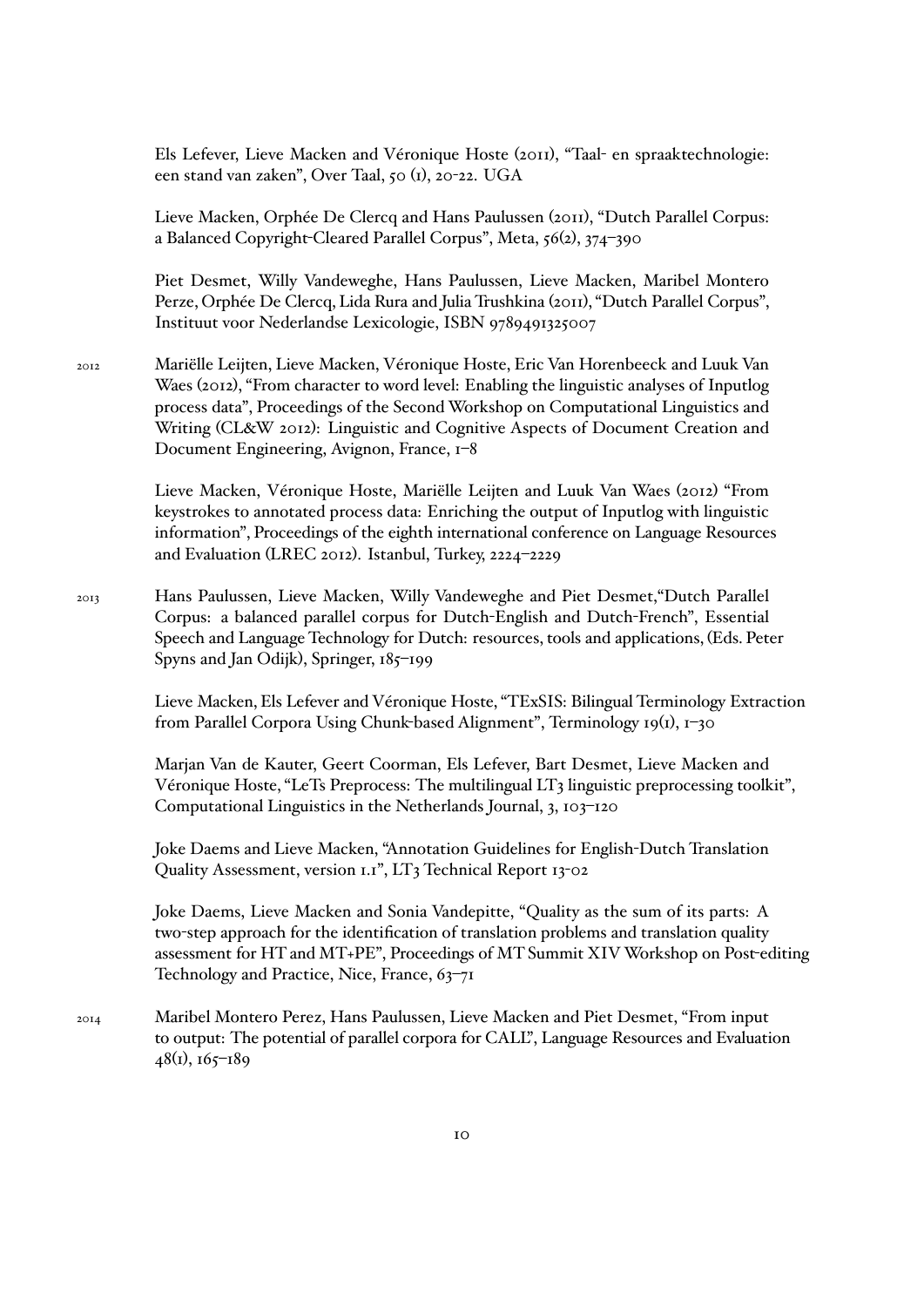Joke Daems, Lieve Macken and Sonia Vandepitte, "Snelheid vs. kwaliteit: schuilt er wel winst in het gebruik van automatische vertaalsystemen?", Beschouwingen uit een talenhuis, (Eds. S. Evenepoel, P. Goethals and L. Jooken), Academia Press, 141–146

Lieve Macken, Orphée De Clercq, Bart Desmet and Véronique Hoste, "Dutch Parallel Corpus en SoNaR", Beschouwingen uit een talenhuis, (Eds. S. Evenepoel, P. Goethals and L. Jooken), Academia Press, 163–170

Klaar Vanopstal, Lieve Macken, Els Lefever, Marjan Van de Kauter, Joost Buysschaert and Véronique Hoste, "Terminologie: op het snijvak van ambacht en technologie", Beschouwingen uit een talenhuis, (Eds. S. Evenepoel, P. Goethals and L. Jooken), Academia Press, 179–189

Orphée De Clercq, Véronique Hoste, Bart Desmet, Philip van Oosten, Martine De Cock and Lieve Macken,"Using the Crowd for Readability Prediction", Natural Language Engineering,  $20(3)$ ,  $293-325$ 

Joke Daems, Lieve Macken and Sonia Vandepitte, "On the Origin of Errors: a Fine-Grained Analysis of MT and PE Errors and their Relationship", Proceedings of the Ninth International Conference on Language Resources and Evaluation (LREC'14), 62-66. European Language Resources Association (ELRA), Reykjavik, Iceland.

2015 Vincent Vandeghinste, Tom Vanallemeersch, Frank Van Eynde, Geert Heyman, Sien Moens, Joris Pelemans, Patrick Wambacq, Iulianna Van der Lek - Ciudin, Arda Tezcan, Lieve Macken, Véronique Hoste, Eva Geurts and Mieke Haesen, "Smart Computer Aided Translation Environment", Proceedings of the 18th Annual Conference of the European Association for Machine Translation (EAMT 2015). Antalya, Turkey.

> Arda Tezcan, Véronique Hoste, Bart Desmet and Lieve Macken, "UGENT-LT3 SCATE System for Machine Translation Quality Estimation" . WMT15, Tenth Workshop on Statistical Machine Translation, Lisbon, Portugal

> Joke Daems, Sonia Vandepitte, Robert Hartsuiker, and Lieve Macken, "The Impact of Machine Translation Error Types on Post-Editing Effort Indicators." , Proceedings of 4th Workshop on Post-Editing Technology and Practice (WPTP4), Miami

Stijn Van de Velde, Lieve Macken, Koen Vanneste, Martine Goossens, Jan Vanschoenbeek, Bert Aertgeerts, Klaar Vanopstal, Robert Vander Stichele and Joost Buysschaert. "Technology for large-scale translation of clinical practice guidelines : a pilot study of the performance of a hybrid human and computer-assisted approach", JMIR MEDICAL INFORMATICS  $3(4)$ 

2016 Joke Daems, Michael Carl, Sonia Vandepitte, Robert Hartsuiker, and Lieve Macken, "The Effectiveness of Consulting External Resources during Translation and Postediting of General Text Types". In Michael Carl, Srinivas Bangalore and Moritz Schaeffer (eds.),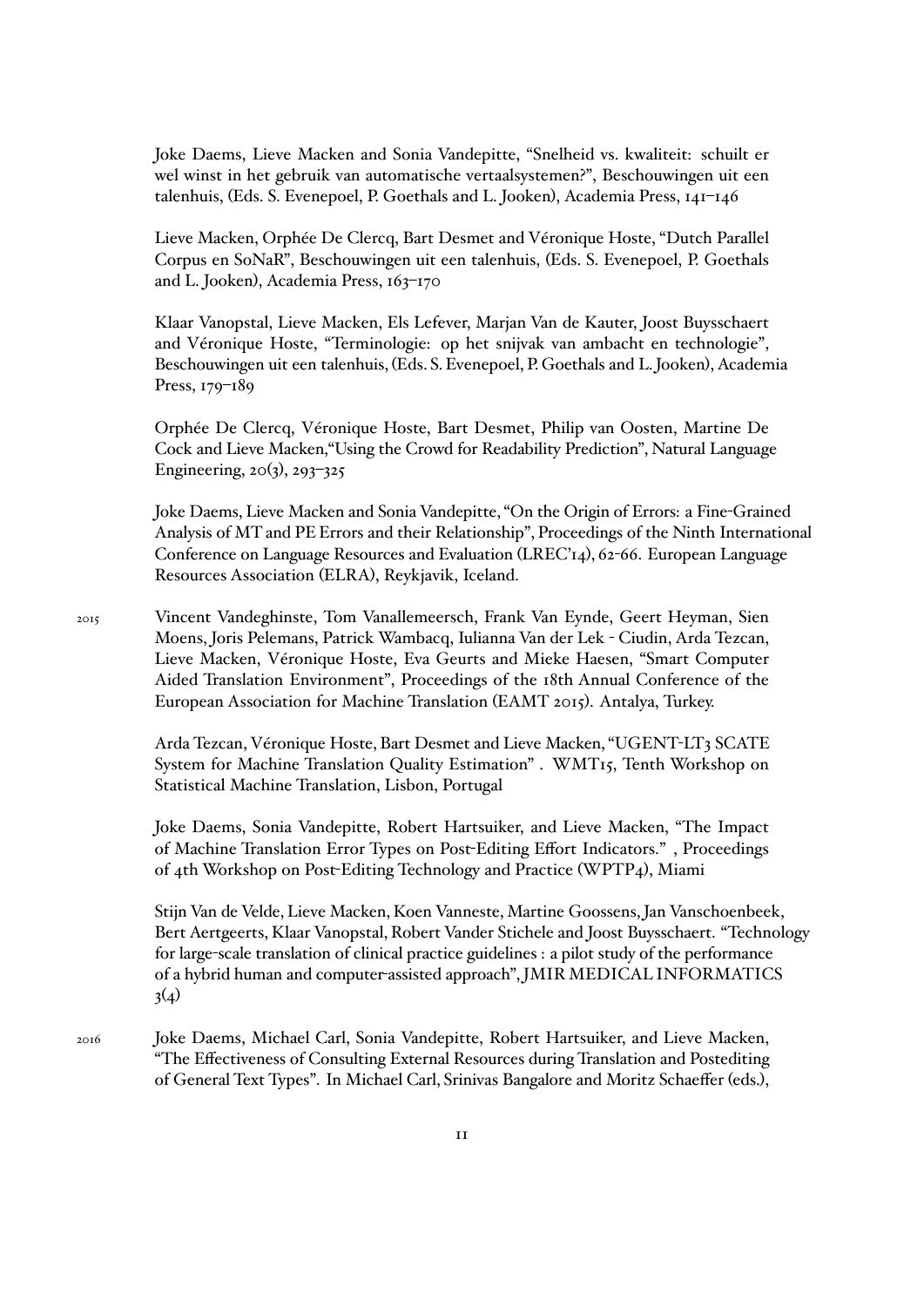New Directions in Empirical Translation Process Research: Exploring the CRITT TPR-DB: New Frontiers in Translation Studies, 113-138. Springer.

Ayla Rigouts Terryn, Lieve Macken, and Els Lefever. 2016. "Dutch Hypernym Detection: Does Decompounding Help?". In Joint Second Workshop on Language and Ontology & Terminology and Knowledge Structures (LangOnto2 + TermiKS), 74–78. European Language Resources Association (ELRA).

Sarah Schulz, Guy De Pauw, Orphée De Clercq, Bart Desmet, Véronique Hoste, Walter Daelemans, and Lieve Macken. 2016. "Multi-modular Text Normalization of Dutch User-generated Content." Acm Transactions on Intelligent Systems and Technology 7  $(4)$ .

Arda Tezcan, Véronique Hoste, and Lieve Macken. 2016. "Detecting Grammatical Errors in Machine Translation Output Using Dependency Parsing and Treebank Querying." Baltic Journal of Modern Computing 4: 203–217.

Arda Tezcan, Véronique Hoste, and Lieve Macken. 2016. "UGENT-LT3 SCATE Submission for WMT16 Shared Task on Quality Estimation.". In Proceedings of the First Conference on Machine Translation, Volume 2: Shared Task Papers, 843–850. Association for Computational Linguistics.

Joke Daems, Sonia Vandepitte, Robert Hartsuiker, and Lieve Macken. 2017. "Translation Methods and Experience: A Comparative Analysis of Human Translation and Post-editing with Students and Professional Translators." Meta 62(2).

Joke Daems, Sonia Vandepitte, Robert J. Hartsuiker, and Lieve Macken. 2017. "Identifying the Machine Translation Error Types with the Greatest Impact on Post-editing Effort." Ed. Anna Esposito. Frontiers in Psychology 8.

Joke Daems, Orphée De Clercq, and Lieve Macken. 2017. Translationese and post-editese: how comparable is comparable quality, Linguistica Antverpiensia New Series-themes in Translation Studies 16: 89–103.

Arda Tezcan, Veronique Hoste, and Lieve Macken. 2017. "A Neural Network Architecture for Detecting Grammatical Errors in Statistical Machine Translation." The Prague Bulletin of Mathematical Linguistics 108: 133–145.

Arda Tezcan, Véronique Hoste, and Lieve Macken. 2017. "SCATE taxonomy and corpus of machine translation errors", Trends in E-tools and resources for translators and interpreters, Eds. Gloria Corpas Pastor and Isabel Durán-Muñoz), Brill, Rodopi, 219–244.

<sup>2017</sup> Patrick Goethals, Els Lefever, and Lieve Macken. 2017 "SCAP\_TT: Tagging and Lemmatising Spanish Tourism Discourse, and Beyond." Ibérica 33: 273–282.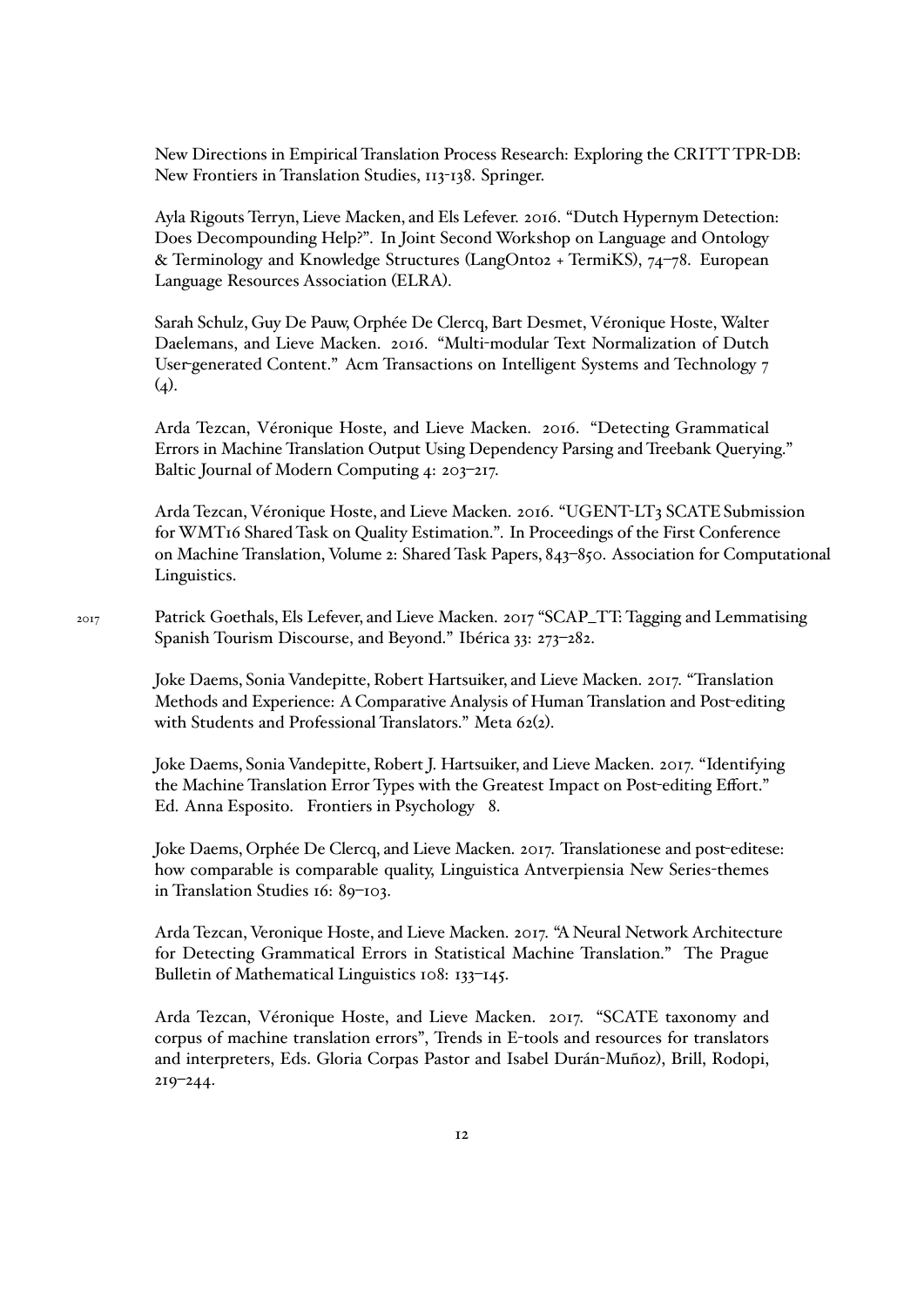Lieve Macken. 2017. Hoe een computer zelf leert vertalen, DIXIT, Tijdschrift over taal- en spraaktechnologie, p.7-8.

2018 Lieve Macken and Arda Tezcan. 2018. "Dutch Compound Splitting for Bilingual Terminology Extraction." In Multiword Units in Machine Translation and Translation Technology, ed. Ruslan Mitkov, Johanna Monti, Gloria Corpas Pastor, and Violeta Seretan. Current Issues in Linguistic Theory. Vol. 341. John Benjamins, 147–162.

> Joke Daems, Michael Carl, Sonia Vandepitte, Robert Hartsuiker, and Lieve Macken. 2018. "How Do Students Cope with Machine Translation Output of Multi-Word Units? An Exploratory Study." In Multiword Units in Machine Translation and Translation Technology, ed. Ruslan Mitkov, Johanna Monti, Gloria Corpas Pastor, and Violeta Seretan. Current Issues in Linguistic Theory. Vol. 341. John Benjamins, 61–80.

Laura Van Brussel, Arda Tezcan and Lieve Macken. 2018. "A fine-grained error analysis of NMT, SMT and RBMT output for English-to-Dutch." Proceedings of the Eleventh International Conference on Language Resources and Evaluation (LREC 2018). Miyazaki, Japan.

Arda Tezcan, Véronique Hoste, and Lieve Macken. 2018. "Estimating Post-Editing Time Using a Gold-Standard Set of Machine Translation Errors." Computer Speech & Language.

Bram Vanroy, Bram, Orphée De Clercq, and Lieve Macken. 2018. "Predicting Difficulty in Translation: A Pilot Study." In Proceedings of the Third Congress on Technological Innovation for Specialized Linguistic Domains, ed. Timothy Read, Salvador Montaner, and Beatriz Sedano, 163–174. Beau Bassin, Mauritius: Éditions Universitaires Européennes.

Lieve Macken and Iris Ghyselen. 2018. "Measuring comprehension and acceptability of neural machine translated texts: a pilot study." In Proceedings of the 40th Conference Translating and the Computer, 120-126, London, UK, November 15-16, 2018. AsLing

2019

Arda Tezcan, Veronique Hoste, and Lieve Macken. 2019. "Estimating Post-editing Time Using a Gold-standard Set of Machine Translation Errors." Computer Speech and Language 55: 120–144.

Bram Vanroy, Orphée De Clercq, and Lieve Macken. 2019. "Correlating Process and Product Data to Get an Insight into Translation Difficulty." Perspectives. Studies in Translation Theory and Practice.

Joke Daems, and Lieve Macken. 2019. "Interactive Adaptive SMT vs. Interactive Adaptive NMT: a User Experience Evaluation." Ed. Sheila Castilho, Federico Gaspari, Joss Moorkens, Maja Popovic, and Antonio Toral. Machine Translation 33 (1).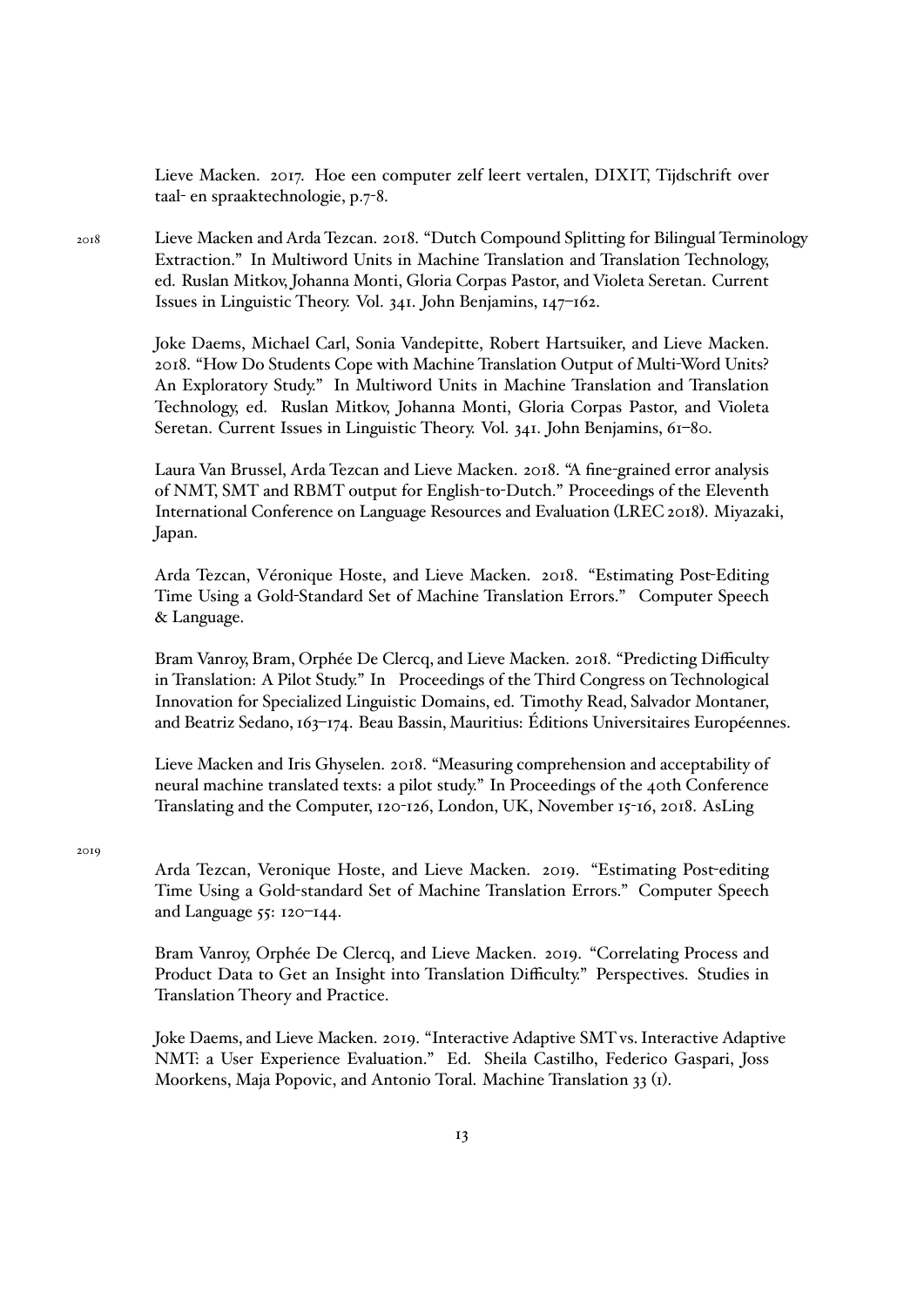Vincent Vandeghinste, Tom Vanallemeersch, Liesbeth Augustinus, Bram Bulté, Frank Van Eynde, Joris Pelemans, Lyan Verwimp, … Lieve Macken, …et al. 2019."Improving the Translation Environment for Professional Translators." Ed. Lieve Macken, Joke Daems, and Arda Tezcan. Informatics 6 (2).

Joke Daems and Lieve Macken. 2019. "Van CAT Tot TenT. Van Computerondersteund Vertalen Tot Vertaalomgevingen." In In Balans. Een Inleiding Tot Vertaal- En Tolkwetenschap, ed. Gert De Sutter and Isabelle Delaere, 262–283. Leuven: Acco.

Arda Tezcan, Joke Daems, and Lieve Macken. 2019. "When a 'sport' is a Person and Other Issues for NMT of Novels." In Proceedings of the Qualities of Literary Machine Translation, ed. James Hadley, Maja Popović, Haithem Afli, and Andy Way, 40–49. Dublin, Ireland: European Association for Machine Translation.

Ayla Rigouts Terryn, Lieve Macken, Els Lefever, Robert Vander Stichele, Koen Vanneste and Joost Buysschaert. 2019. "Pilot study on medical translations in lay language: post-editing by language specialists, domain specialists or both?" In Proceedings of Translating and the computer 41 (TC41), 101-112. Geneva: Tradulex.

Lieve Macken, Laura Van Brussel and Joke Daems. 2019. "NMT's wonderland where people turn into rabbits. A study on the comprehensibility of newly invented words in NMT output". Computational Linguistics in the Netherlands Journal, 9, 67-80.

Bram Vanroy, Arda Tezcan and Lieve Macken. 2019. "Predicting syntactic equivalence between source and target". Computational Linguistics in the Netherlands Journal, 9, 101-116.

2020 Arda Tezcan, Veronique Hoste, and Lieve Macken. 2020."Estimating Word-level Quality of Statistical Machine Translation Output Using Monolingual Information Alone." Natural Language Engineering, 26 (1): 73-94

> Lieve Macken, Margot Fonteyne, Arda Tezcan, and Joke Daems. 2020. "Assessing the Comprehensibility of Automatic Translations (ArisToCAT)." Proceedings of the 22nd Annual Conference of the European Association for Machine Translation (EAMT2020), European Association for Machine Translation (EAMT), 2020, pp. 485–86.

> Lieve Macken, Daniel Prou, and Arda Tezcan. 2020. "Quantifying the effect of machine translation in a high-quality human translation production process." Informatics, 7(2).

> Joke Daems and Lieve Macken. 2020. "Post-editing human translations and revising machine translations: impact on efficiency and quality." In M. Koponen, B. Mossop, I. Robert, and G. Scocchera (Eds.), Translation revision and/or post-editing: industry practices and cognitive processes (pp. 50–70). London; New York: Routledge.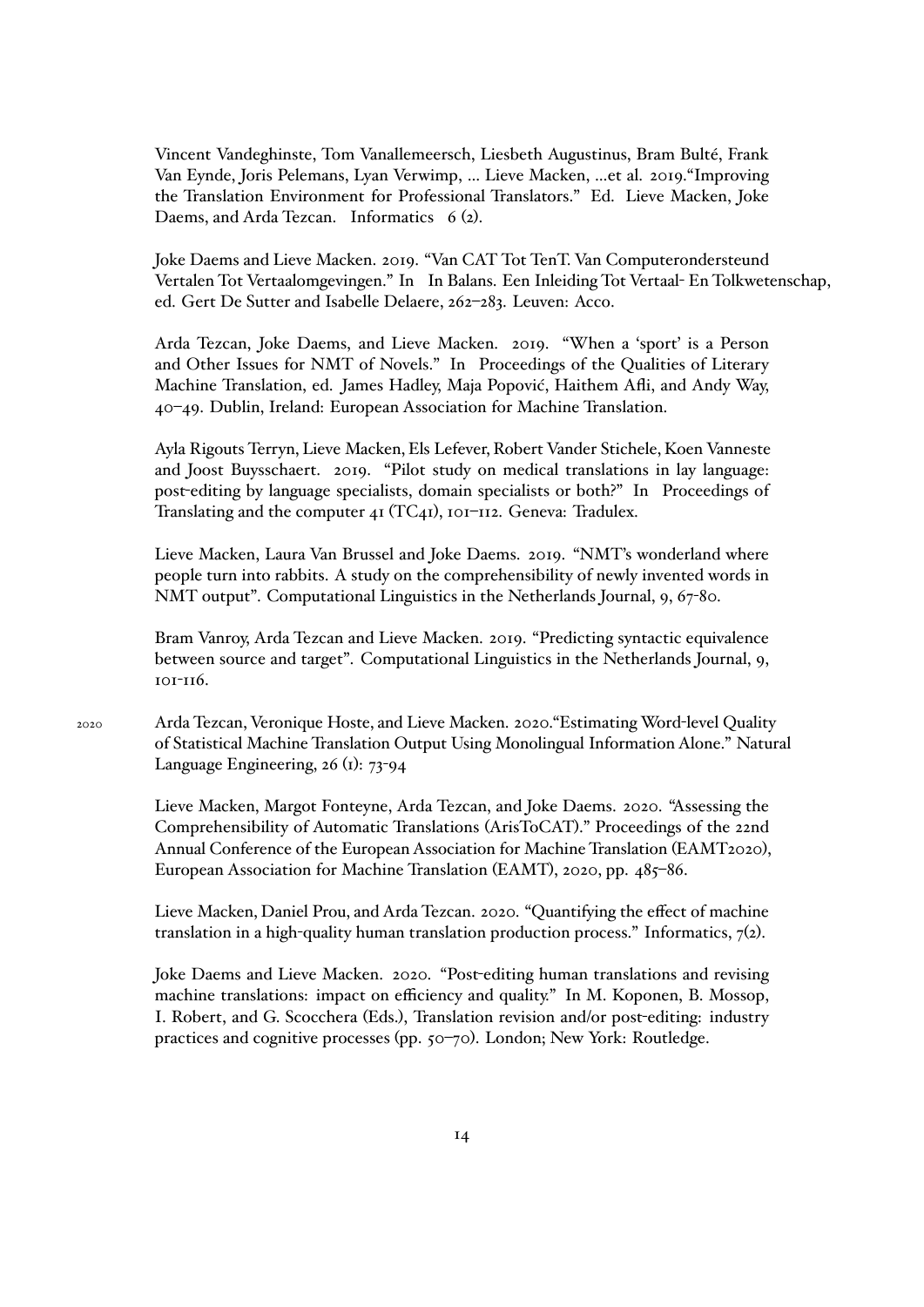Margot Fonteyne, Arda Tezcan and Lieve Macken. 2020. "Literary machine translation under the magnifying glass: assessing the quality of an NMT-translated detective novel on document level." In N. Calzolari, F. Béchet, P. Blache, K. Choukri, C. Cieri, T. Declerck, … S. Piperidis (Eds.), 12th International Conference on Language Resources and Evaluation Conference (LREC 2020), Proceedings (pp. 3783–3791). Paris, France: European Language Resources Association (ELRA).

Rebecca Webster, Margot Fonteyne, Arda Tezcan, Lieve Macken and Joke Daems. 2020. "Gutenberg goes neural: comparing features of Dutch human translations with raw neural machine translation outputs in a corpus of English literary classics.", Informatics,  $7(3)$ .

2021 Bram Vanroy, Orphée De Clercq, Arda Tezcan, Joke Daems, and Lieve Macken. 2021. "Metrics of syntactic equivalence to assess translation difficulty." In M. Carl (Ed.), Explorations in empirical translation process research (Vol. 3, pp. 259–294). Berlin: Springer.

> Bram Vanroy, Moritz Schaeffer, and Lieve Macken. 2021. "Comparing the effect of product-based metrics on the translation process". Frontiers in Psychology, 12.

#### Talks & Conference contributions

<sup>2006</sup> Lieve Macken,*Translation units, translational correspondence and sub-sentential alignment*, presentation, ATILA-meeting, Corsendonck, November 15th Lieve Macken, *Dutch parallel corpus: multilinguaal en multifunctioneel*, presentation (invited), 4e themadag TST-centrale "Stevin: De gebruiker centraal", Rotterdam, November 30th 2007 Lieve Macken, *Manual Annotation of Translational Correspondence*, presentation, CLIN, Leuven, January 12 Lieve Macken and Walter Daelemans, *Aligning linguistically motivated phrases*, presentation, ATILA-meeting, Gent & CLIF-symposium, Leuven 2008 Lieve Macken and Walter Daelemans, *Aligning complex translational correspondences via bootstrapping*, presentation, ATILA-meeting, Antwerp, & CLIN, Groningen 2009 Lieve Macken, *Dutch Parallel Corpus: a multifunctional multilingual corpus*, presentation (invited), Corpus linguistics serving research in terminology and translation, ISTI, Brussels Els Lefever, Lieve Macken and Véronique Hoste, *Language-independent terminology extraction from a multilingual parallel corpus*, presentation, CLIN, Groningen, January 22nd Lieve Macken and Walter Daelemans, *Aligning complex translational correspondences via bootstrapping*, presentation, CLIN, Groningen, January 22nd Lieve Macken, *A chunk-driven bootstrapping approach to learning translation patterns*, presentation, LTCI, Ghent Lieve Macken and Hans Paulussen, *DPC Processing stages: preprocessing, alignment and annotation*, presentation, DPC Workshop, Antwerp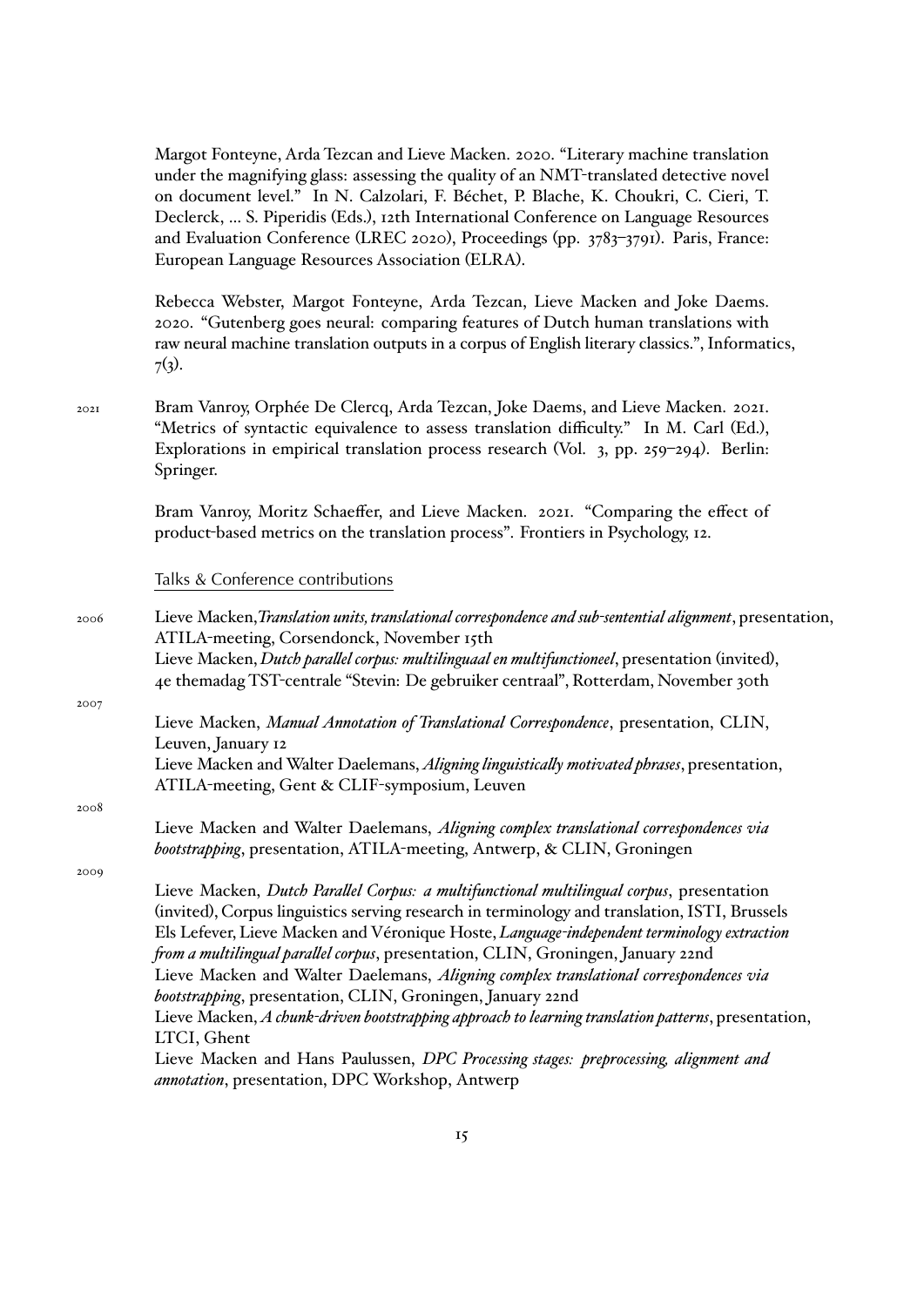Lieve Macken and Walter Daelemans, *A chunk-driven bootstrapping approach to extracting translation patterns*, presentation, ATILA, Corsendonck

2010

Lieve Macken, *Sentence alignment in the Dutch Parallel Corpus: experiments with different alignment tools*, presentation, MATS 2010, Methodological Advances in corpus-based Translation Studies, Ghent Lieve Macken, *Dutch Parallel Corpus: a multifunctional multilingual corpus*, poster presentation, MATS 2010, Methodological Advances in corpus-based Translation Studies, Ghent Lieve Macken, Els Lefever and Véronique Hoste, *Bilinguale termextractie van enkel- en meervoudige termen*, presentation, TiNT-dag,Vrije Universiteit, Amsterdam

2011

Bert Réveil, Jean-Pierre Martens and Lieve Macken, *Towards a language-independent data-driven compound decomposition tool*, poster presentation, CLIN-21, Ghent, Feb. 11 Lieve Macken and Eric Van Horenbeeck, *Enriching the analysis data of Inputlog with linguistic information*, presentation (invited), Summerschool Writing Process Research 2011: Keystroke logging & Eyetracking, University of Antwerp, September 7–9 Lieve Macken, *Dutch Parallel Corpus*, presentation (invited), Institute for Language and Communication (IL&C), UCL, Louvain-la-Neuve, November 29 Lieve Macken, session chair, ATILA, Antwerp, December 2nd

2012

Mariëlle Leijten, Lieve Macken, Véronique Hoste, Eric Van Horenbeeck and Luuk Van Waes, *From character to word level: Enabling the linguistic analyses of Inputlog process data*, paper presentation, CL&W 2012: Linguistic and Cognitive Aspects of Document Creation and Document Engineering, Avignon, France, April 23 Lieve Macken, Véronique Hoste, Mariëlle Leijten and Luuk Van Waes,*From keystrokes to annotated process data: Enriching the output of Inputlog with linguistic information*, poster presentation, LREC 2012, Istanbul, Turkey Lieve Macken, session chair, ATILA, Groesbeek, November 22-23

2013

Marjan Van de Kauter, Geert Coorman, Els Lefever, Bart Desmet, Sofie Niemegeers, Lubbert-Jan Gringhuis, Lieve Macken, Véronique Hoste, *LeT's Preprocess: the multilingual LT3 Linguistic Preprocessing toolkit*, poster presentation, CLIN-23, Enschede, the Netherlands, January 18th

Lennart Tondeleir, Joke Daems, Lieve Macken, *Machine Translation: friend or foe? Translator attitude, process, productivity and quality in human translation and post-editing machine translation*, poster presentation, CLIN-23, Enschede, the Netherlands, January 18th

Lieve Macken, *De TExSIS architectuur en vergelijking met de state-of-the-art*, presentation, TexSIS workshop, Ghent, February 11th

Joke Daems and Lieve Macken, *Faster is not always better, but what if it's not worse? A comparative study of human translation and post-edited machine translation quality*, presentation, Optimale Symposium, Rennes, June 6th

Joke Daems, Lieve Macken, Sonia Vandepitte and Rob Hartsuiker, *Quality as the sum of its parts: comparing human translation and post-editing of machine translation*, presentation, ATILA-meeting, Corsendonck, September 26-27th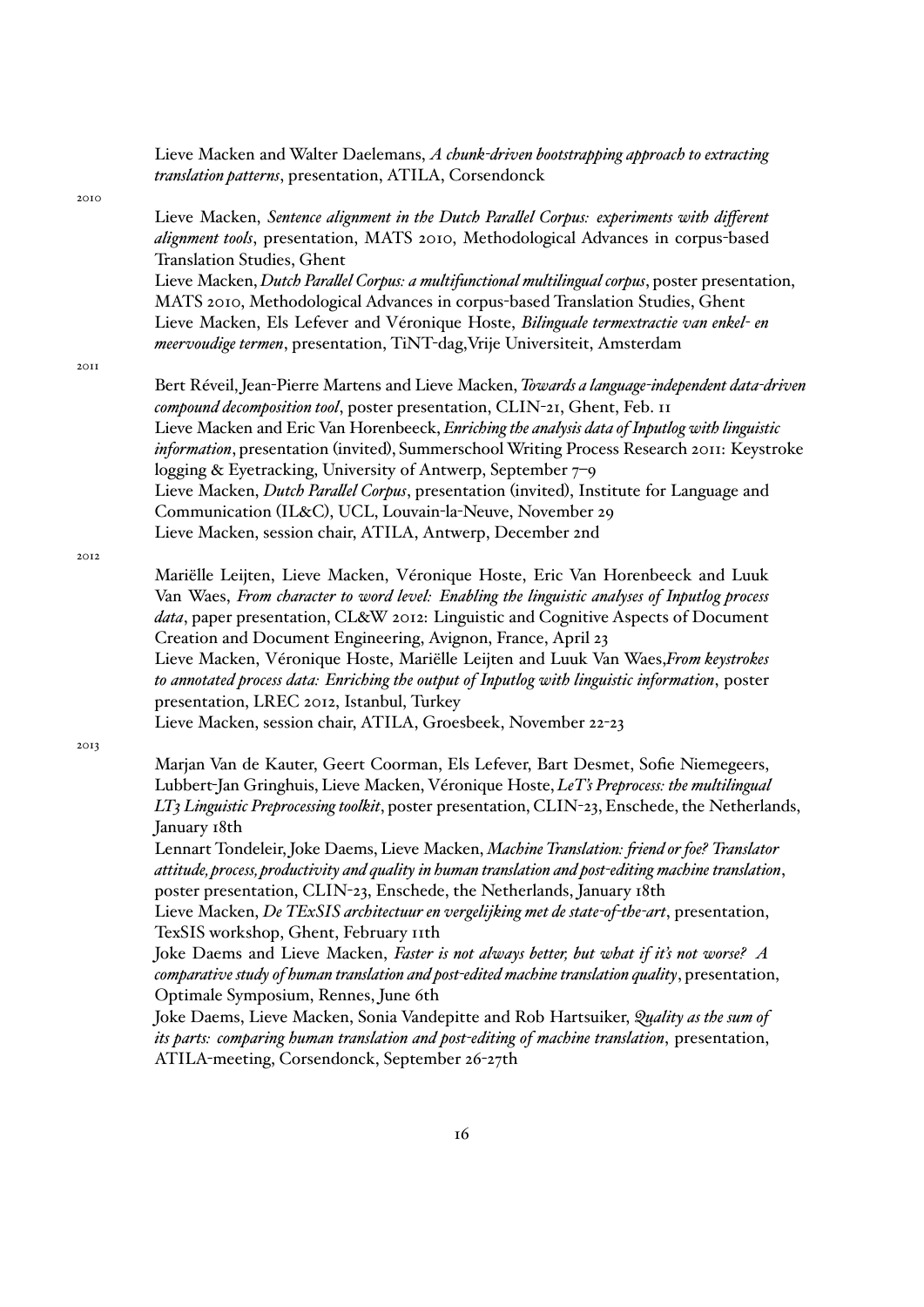2014

Joke Daems, Lieve Macken and Sonia Vandepitte, *Lost in post-editing: Identifying the MT error types that are most problematic for student post-editors*, presentation, CLIN-24, Leiden, the Netherlands, January 17th

Joke Daems, Lieve Macken and Sonia Vandepitte, *Two Sides of the Same Coin: Assessing Translation Quality in Two Steps Through Adequacy and Acceptability Error Analysis*, presentation, Workshop on automatic and manual metrics for operational translation evaluation (MTE 2014), Reijkjavik, Iceland, May 26th 2014

Joke Daems, Lieve Macken and Sonia Vandepitte, *On the origin of errors: A fine-grained analysis of MT and PE errors and their relationship*, presentation, Ninth International Conference on Language Resources and Evaluation (LREC'14), Reijkjavik, Iceland, May 27th 2014 Lieve Macken and Marjan Van de Kauter, *LeT's Preprocess: the Multilingual LT3 Linguistic Preprocessing Toolkit*, GLIMS, Ghent, November 12th 2014

Lieve Macken, session chair, ATILA, Ghent, November 21st

Sarah Schulz, Guy De Pauw, Orphée De Clercq, Bart Desmet, Véronique Hoste, Walter Daelemans and Lieve Macken, *Multi-Modular Text Normalization of User-Generated Content*, demonstration, ATILA, Ghent, November 21st

2015

Joke Daems and Lieve Macken, *A translation robot for each translator? A comparative study of process and quality of HT and PE*, European Commission, Ghent, January 30th Arda Tezcan, Véronique Hoste and Lieve Macken, *SCATE Smart Computer-Aided Translation Environment. Evaluation of Computer-Aided Translation*European Commission, Ghent, January 30th

Joke Daems, Sonia Vandepitte, Robert Hartsuiker and Lieve Macken, *Comparing human translation and post-editing using advanced research tools, Translation in Transition*, Germersheim, Germany, January 29th-30th

Arda Tezcan, Lieve Macken and Véronique Hoste, *A Corpus of Machine Translation Errors for English-into-Dutch language pair*, 25th Meeting of Computational Linguistics in the Netherlands (CLIN 2007), Antwerp, February 5-6

Arda Tezcan, Véronique Hoste, Bart Desmet and Lieve Macken, *UGENT-LT3 SCATE System for Machine Translation Quality Estimation* . WMT15, Tenth Workshop on Statistical Machine Translation, Lisbon, Portugal, September 17-18

Lieve Macken and Arda Tezcan, *Dutch compound splitting for bilingual terminology extraction*, ATILA, Antwerp, October 15-16

Joke Daems, Sonia Vandepitte, Robert Hartsuiker, and Lieve Macken, *The Impact of Machine Translation Error Types on Post-Editing Effort Indicators*, Proceedings of 4th Workshop on Post-Editing Technology and Practice (WPTP4), Miami, November 3rd

Joke Daems and Lieve Macken, *ROBOT: professionals vs. students, HT vs. PE, impact of MT on PE*, European Commission, Brussels, December 8th

Arda Tezcan, Véronique Hoste, and Lieve Macken, *SCATE Smart Computer-Aided Translation Environment. Evaluation of Computer-Aided Translation*European Commission, Brussels, December 8th

 $2016$ 

Ayla Rigouts Terryn, Lieve Macken, and Els Lefever, *Dutch Hypernym Detection: Does Decompounding Help?'*. Joint Second Workshop on Language and Ontology & Terminology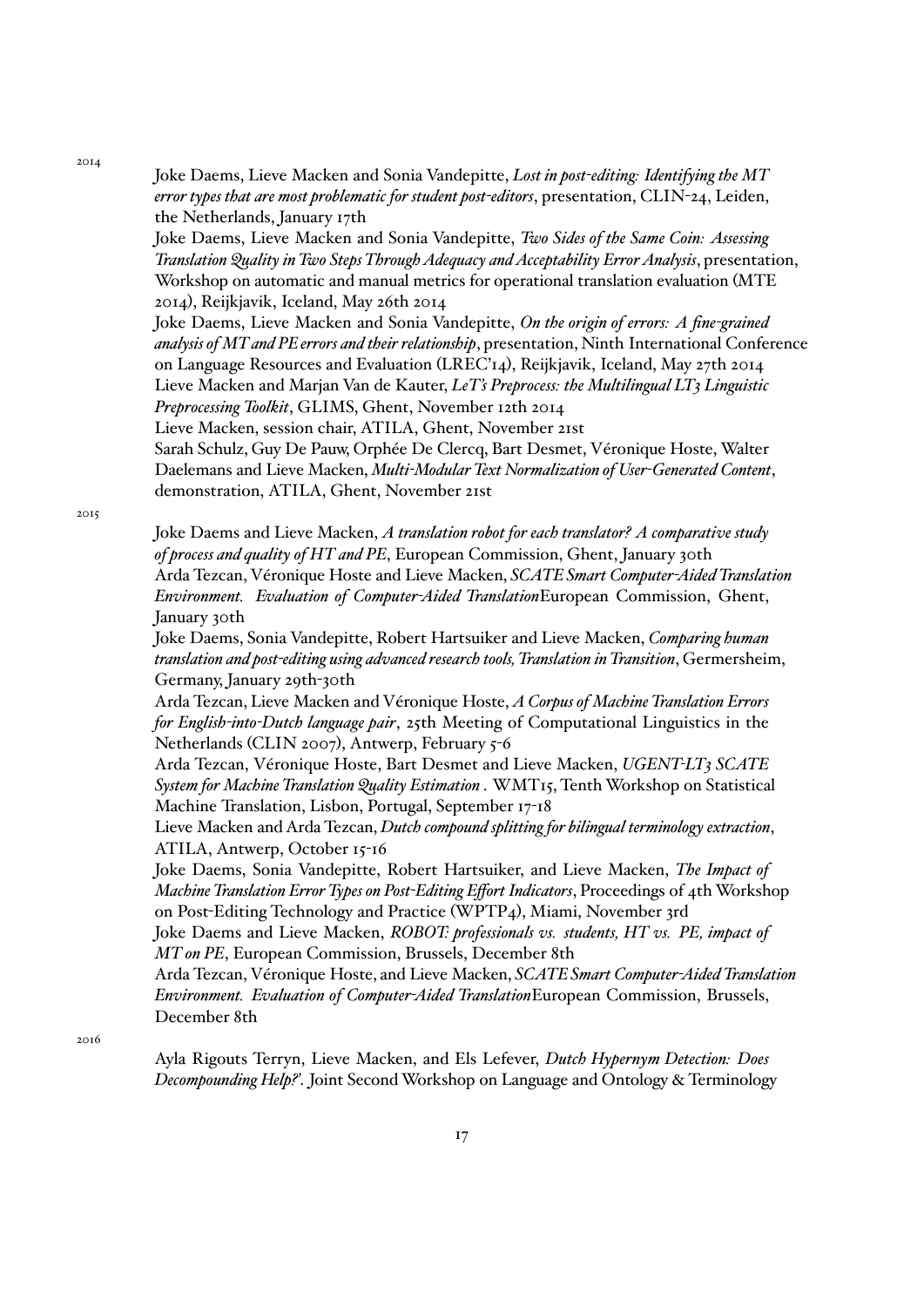and Knowledge Structures (LangOnto2 + TermiKS), 23 May 2016, Portorož (Slovenia) Arda Tezcan, Véronique Hoste, and Lieve Macken, *Detecting Grammatical Errors in Machine Translation Output Using Dependency Parsing and Treebank Querying*, 19th Annual Conference of the European Association of Machine Translation, 30 May - 1 June 2016, Riga, Latvia Arda Tezcan, Véronique Hoste, and Lieve Macken, *UGENT-LT3 SCATE Submission for WMT16 Shared Task on Quality Estimation*, ACL 2016 First Conference on Machine Translation (WMT16), 11-12 August 2016, Berlin, Germany

2017

Joke Daems, Lieve Macken, and Orphée Declercq, *Translationese and Posteditese: Can users and computers detect the difference?*. 27th Conference of Computational Linguistics in the Netherlands (CLIN27), February 10, Leuven

Arda Tezcan, Véronique Hoste, and Lieve Macken, *Estimating Post-editing time using machine translation errors*. 27th Conference of Computational Linguistics in the Netherlands (CLIN27), February 10, Leuven

Arda Tezcan, Véronique Hoste, and Lieve Macken, *A Neural Network Architecture for Detecting Grammatical Errors in Statistical Machine Translation*, The 20th Annual Conference of the European Association for Machine Translation (EAMT), Prague, Czech Republic, May 29-31, 2017

2018

Laura Van Brussel, Arda Tezcan and Lieve Macken, *A fine-grained error analysis of NMT, SMT and RBMT output for English-to-Dutch*. 28th Meeting of Computational Linguistics in the Netherlands, Nijmegen, The Netherlands, January 26th, 2018

Lieve Macken. *Teaching MT*, presentation (invited), EMT Network Meeting, Brussels, March 19th 2018 Laura Van Brussel, Arda Tezcan and Lieve Macken, *A fine-grained error analysis of NMT, SMT and RBMT output for English-to-Dutch* .11th International Conference on Language Resources and Evaluation (LREC 2018). Miyazaki, Japan, May 7-12, 2018 Vincent Vandeghinste, Tom Vanallemeersch, Bram Bulté, Liesbeth Augustinus, Frank Van Eynde, Joris Pelemans, Lyan Verwimp, Patrick Wambacq, Geert Heyman, Marie-Francine Moens, Iulianna van der Lek-Ciudin, Frieda Steurs, Ayla Rigouts Terryn, Els Lefever, Arda Tezcan, Lieve Macken, Sven Coppers, Jens Brulmans, Jan Van Den Bergh, Kris Luyten and Karin Coninx, *Smart Computer-Aided Translation Environment (SCATE): Highlights*. The 21st Annual Conference of the European Association for Machine Translation (EAMT), Alicante, Spain, May 28-30, 2018

Lieve Macken, *Recent trends in translation technology*, presentation (invited), The Council of the EU, July 5th 2018

Lieve Macken, *Neurale machinevertaling*, presentation (invited), Interinstitutionele contactdag van de Nederlandse vertaalafdelingen van de EU-instellingen, October 1st 2018 Lieve Macken and Iris Ghyselen, *Measuring comprehension and acceptability of neural machine translated texts: a pilot study*, Translating and the Computer, London, 15-16 nov 2018 Lieve Macken, *Hoe een computer zelf leert vertalen*, presentation (invited), KBC inspiratiesessie machinevertaling, Leuven, December 17th 2018

2019

Bram Vanroy, Arda Tezcan and Lieve Macken, *Predicting Syntactic Equivalence in Translation*, 29th Meeting of Computational Linguistics in the Netherlands, Groningen, The Netherlands, January 31st, 2019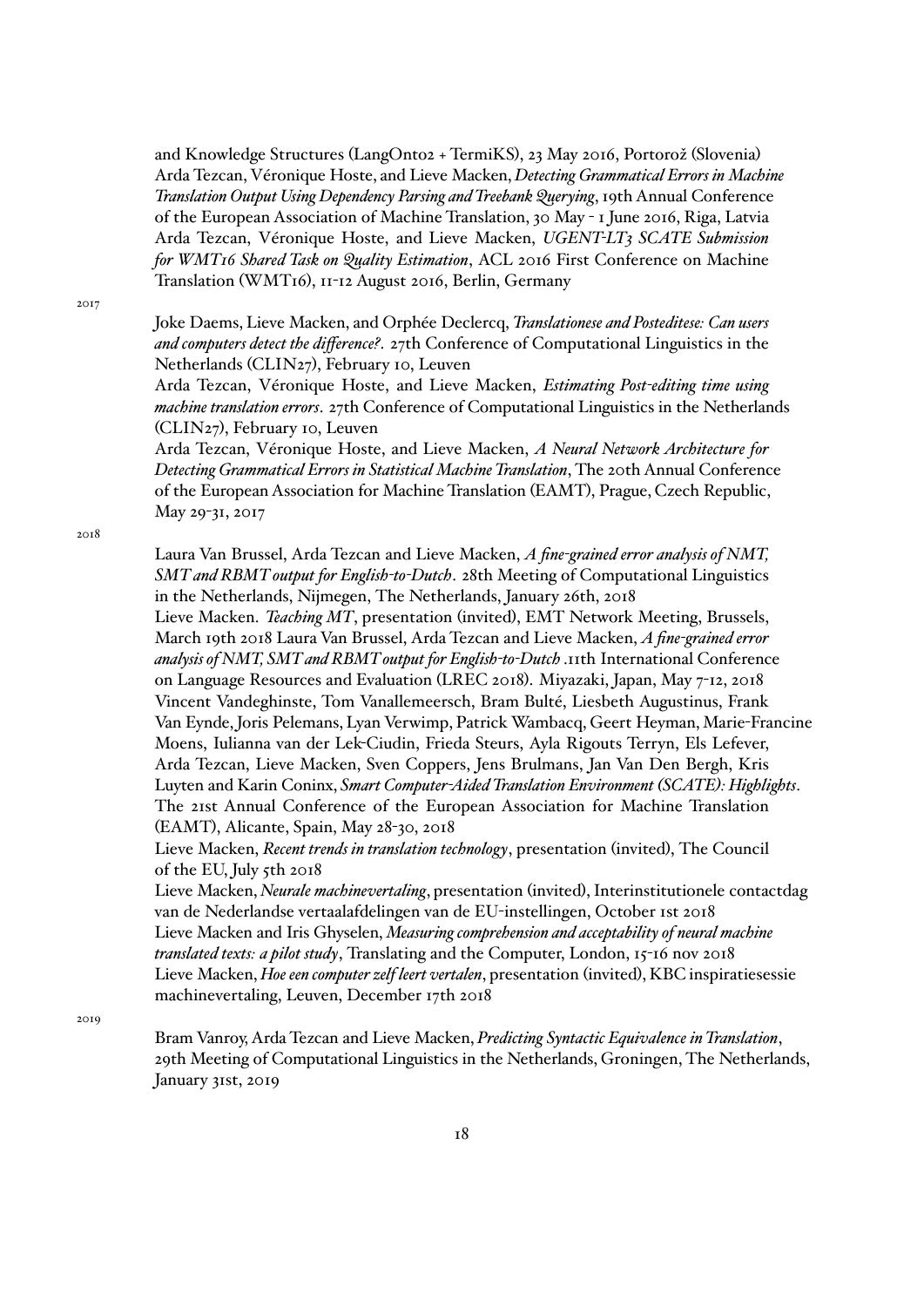Laura Van Brussel, Joke Daems and Lieve Macken, *Een baardjuffrouw en haar borstengeknoei. The influence of non-existing words in machine translation output on sentence comprehension*, 29th Meeting of Computational Linguistics in the Netherlands, Groningen, The Netherlands, January 31st, 2019

Lieve Macken, *Hoe een computer zelf leert vertalen*, presentation (invited), Be.Translators community, Brussels, February 8th, 2019

Lieve Macken, *Translating in the digital age: challenges and opportunities*, (invited), NLP Meetup, Ghent, March 13th 2019

Lieve Macken, *Translating in the digital age: challenges and opportunities*, (invited), TeTra 5, Technologies for translation. Forli (Italy), March 14-15th 2019

Lieve Macken *Human evaluation versus automatic metrics*. Workshop on customizing machine translation, Connecting Europe Facility Automated Translation (CEF-AT), Brussels April 25th 2019

Lieve Macken. *Neural machine translation in practice*. European Parliament, Luxembourg, June 21st 2019

Lieve Macken. *How product and process data complement each other in translation studies*. FLW Research day, de Krook, September 9th 2019.

Lieve Macken, Joke Daems and Arda Tezcan. *ARISTOCAT: Assessing the Comprehensibility of automatic translations*. FLW Research day, De Krook, September 9th 2019.

Lieve Macken, *Machine Translation and Post-editing*, guest lecture Universiteit Antwerpen, October 16th, 2019

Daniel Prou, Lieve Macken and Arda Tezcan. *The effect of MT on the translation workflow*, Directorate-General for Translation, Brussels, December 12th 2019

2020

Margot Fonteyne, Arda Tezcan and Lieve Macken. *Literary MT under the magnifying glass: Assessing the quality of an NMT-translated Agatha Christie novel*, 30th Meeting of Computational Linguistics in the Netherlands, Utrecht, The Netherlands, January 30th, 2020

Lieve Macken, *Neural Machine Translation in practice*, Directorate-General for Translation (EC), Brussels, March 10th 2020

Daniel Prou, Lieve Macken and Arda Tezcan, *Measuring the effect of machine translation on the translation workflow*, JIAMCATT, April 15th 2020

Lieve Macken, *How different can translations be? On the usefulness of error taxonomies, linguistic analyses and stylometry in translation studies*, Memento Bootcamp, July 8th 2020

2021

Lieve Macken. *Neurale automatische vertaalsystemen*, ELRC workshop, Ghent, July 8th, 2021

Toon Colman, Margot Fonteyne, Joke Daems, and Lieve Macken. *It's all in the eyes: an eye-tracking experiment to assess the readability of machine translated literature*, 31st Meeting of Computational Linguistics in the Netherlands, Ghent, July 9th, 2021

Luca Desmet, Sonia Vandepitte & Lieve Macken. *Contextual considerations in DGT English-Dutch post-edits*, The Łódź-ZHAW Duo Colloquium on Translation and Meaning. September 2-3, 2021